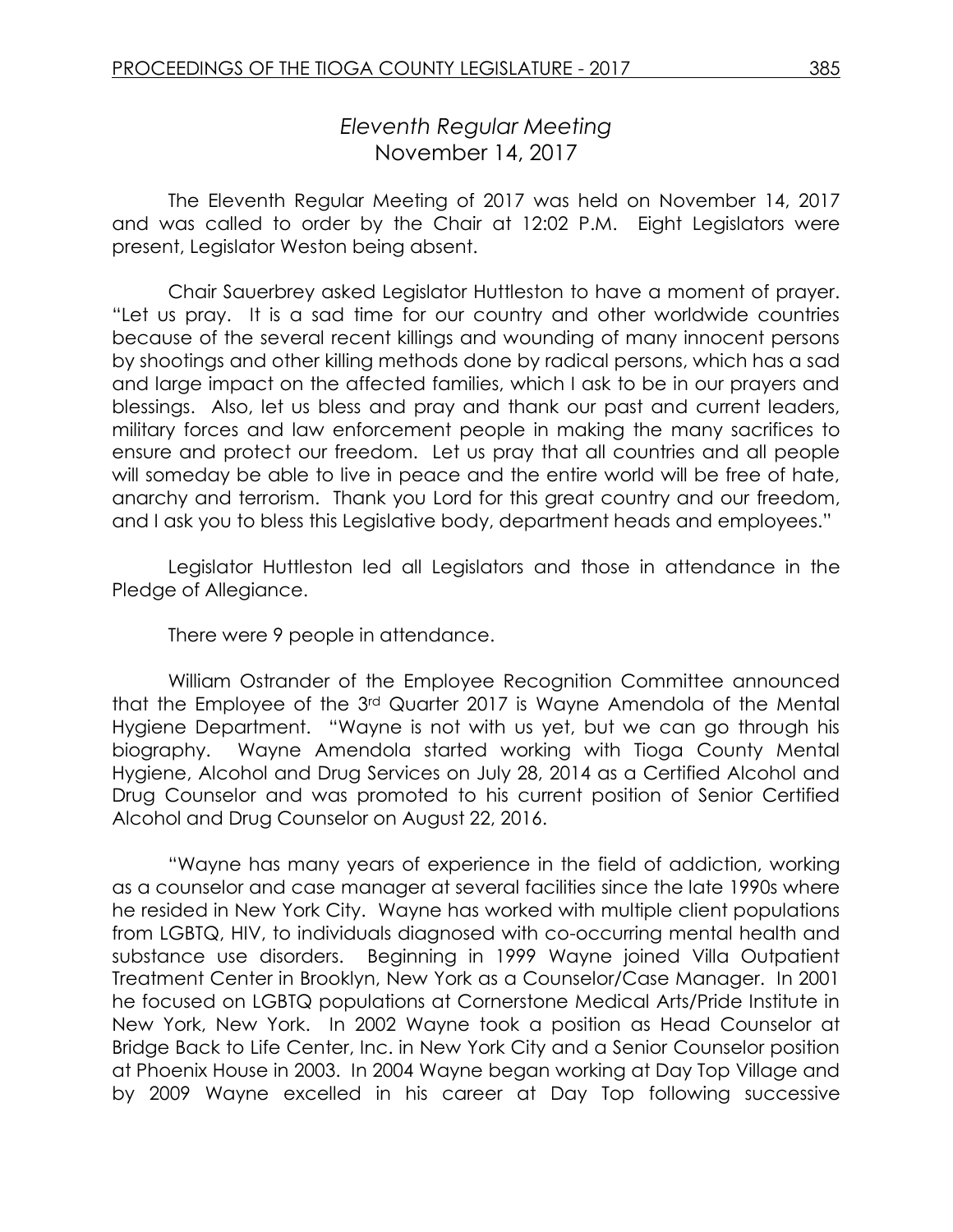promotions to Assistant Clinical Director, only leaving after the facility was closed in 2011.

"Wayne decided to relocate closer to his hometown of Deposit, New York in 2011 and took a position at United Health Services New Horizons as a Dual Diagnosis Counselor and eventually came to work at his current employer in Tioga County. Wayne also holds a position at Industrial Medical Associates where he works part time outside of his employment here. Wayne received his Bachelor of Arts in English Literature and Rhetoric in 1987 from State University of New York at Binghamton. He completed his New York State CASAC education in 2000 and in 2003 he attended Lincoln Medical and Mental Health Center to receive his certification as an Acupuncture Detoxification Specialist.

"Wayne aspires to work in a managerial position and often looks for both personal and professional growth in all he does. When Wayne is not in the office he enjoys antique car restoration and is an avid animal lover.

"None of that is why he is the Employee of the Quarter however. I am going to share with you his nomination and his nomination came from another Department, the Probation Department from Barb Riley and what she said was, Wayne performs the evaluations for substance abuse treatment for inmates at the Tioga County Jail as well as at his office at Tioga County Alcohol and Drug Services. In the current opioid abuse epidemic in Tioga Wayne's workload has increased significantly. He performs the evaluations efficiently and with compassion.

"As a person who makes referrals to Wayne for those evaluations and needing the information for time sensitive reports to various Courts, I appreciate Wayne's professionalism and efficiency. Though doing this aspect of his job may not be seen as above and beyond, his efficiency, compassion and thoroughness has an impact on the lives of those in the throes of addiction and of those of us who are also working with those defendants. I believe appreciation for a job well done and done with compassion is what we all should be expressing and recognizing. I hope Wayne's workload subsides as the opioid crisis is addressed. In the meantime I appreciate his work. That is why he is Employee of the Quarter."

Wayne Amendola spoke. "I would like to start with does anybody know why the scarecrow was given a promotion? Because he stands out in his field. This is not for me, this is for everybody that I work with at Tioga County. We work fantastically well together, collaboratively because nothing is ever done individual, it is all done as a team effort. I accept this on behalf of everybody that I work with including my superiors. Thank you very very much."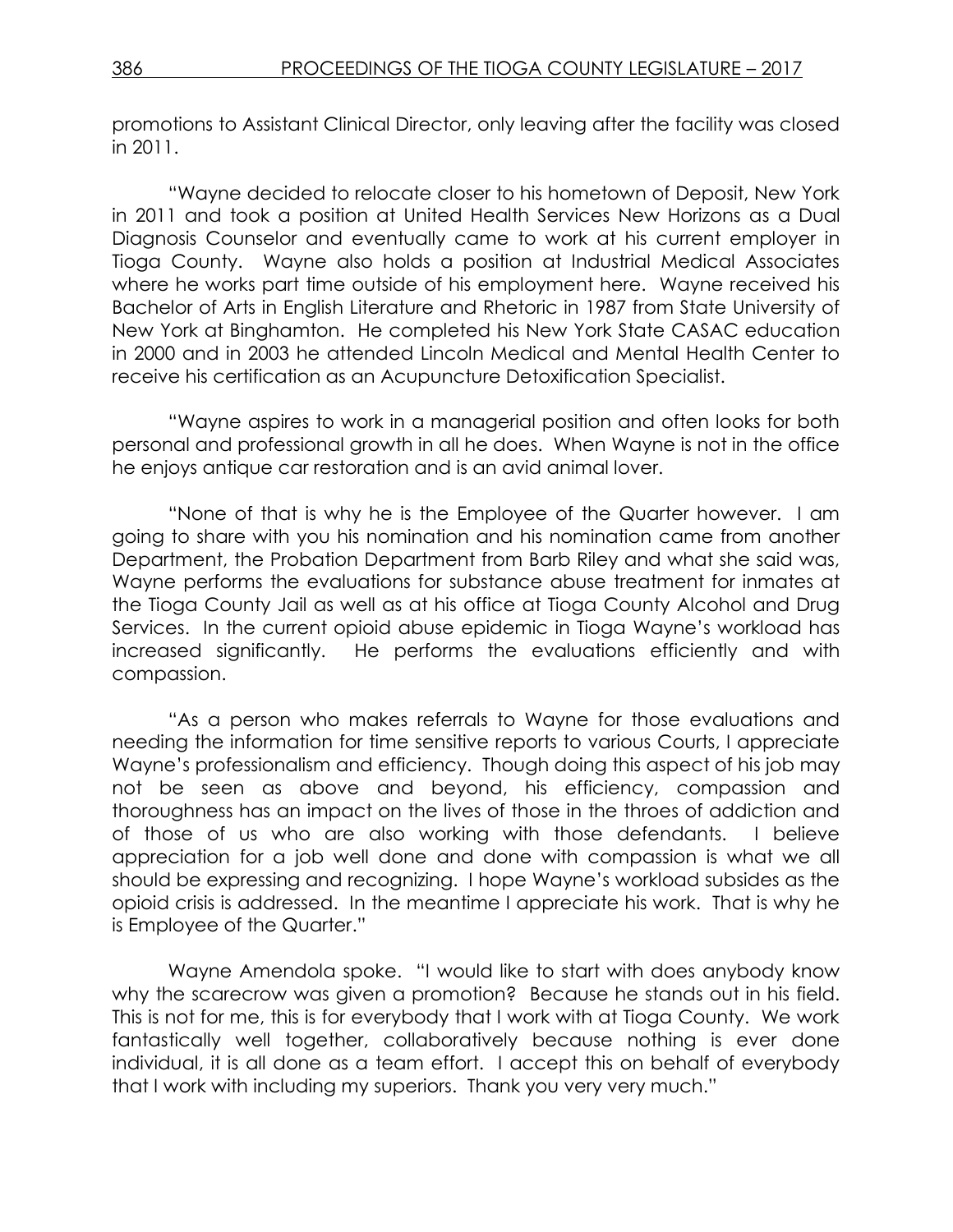Lori Morgan, Director of Community Services spoke. "I think there were a few things that were left out about Wayne that his colleagues shared. They say you are a great neighbor, that you take care of stray dogs and cats, that fitness is very important to you, and that you know everything about music from the 70s and 80s. I would like to just say that Wayne is very respected by clients, peers and administration. Wayne has been active in the community also with our coalition. He is many times a panelist at those events. Wayne, when he does attend any of those events, brings passion, knowledge and a friendly face to our agency and to our community we serve. Thank you Wayne."

Chair Sauerbrey stated that there are four Proclamations, Small Business Saturday, Giving Tuesday, Tioga County United Way Month and Adoption Awareness Month. These will be noted in the minutes.

#### PROCLAMATION SMALL BUSINESS SATURDAY

WHEREAS: The Tioga County Legislature Supports Small Business Saturday; and

WHEREAS: "On Saturday, November 25, 2017 the Tioga County Legislature will join in supporting America's small business and entrepreneur community by participating in the annual 'Small Business Saturday'. Small Business Saturday plays a key role in driving customer traffic and growing revenue for our 28 million independent businesses during the important holiday retail season. We're also encouraging consumers to 'dine small' by grabbing a bite at a local eatery; and

WHEREAS: On Small Business Saturday in 2016, 112 million shoppers showed their love for their favorite spots and spent a reported \$15.4 billion at small businesses across America; and

WHEREAS: By shopping local and small the majority of the money stays within the community. Small business owners and Main Street businesses are the fabric of our daily lives. They have energy and passion for what they do, and when we support small businesses, jobs are created and local communities preserve their unique culture; and

WHEREAS: Small Business Saturday also provides us an opportunity to honor and celebrate the hardworking men and women that are creating jobs and fueling the economy in our local neighborhoods; now therefore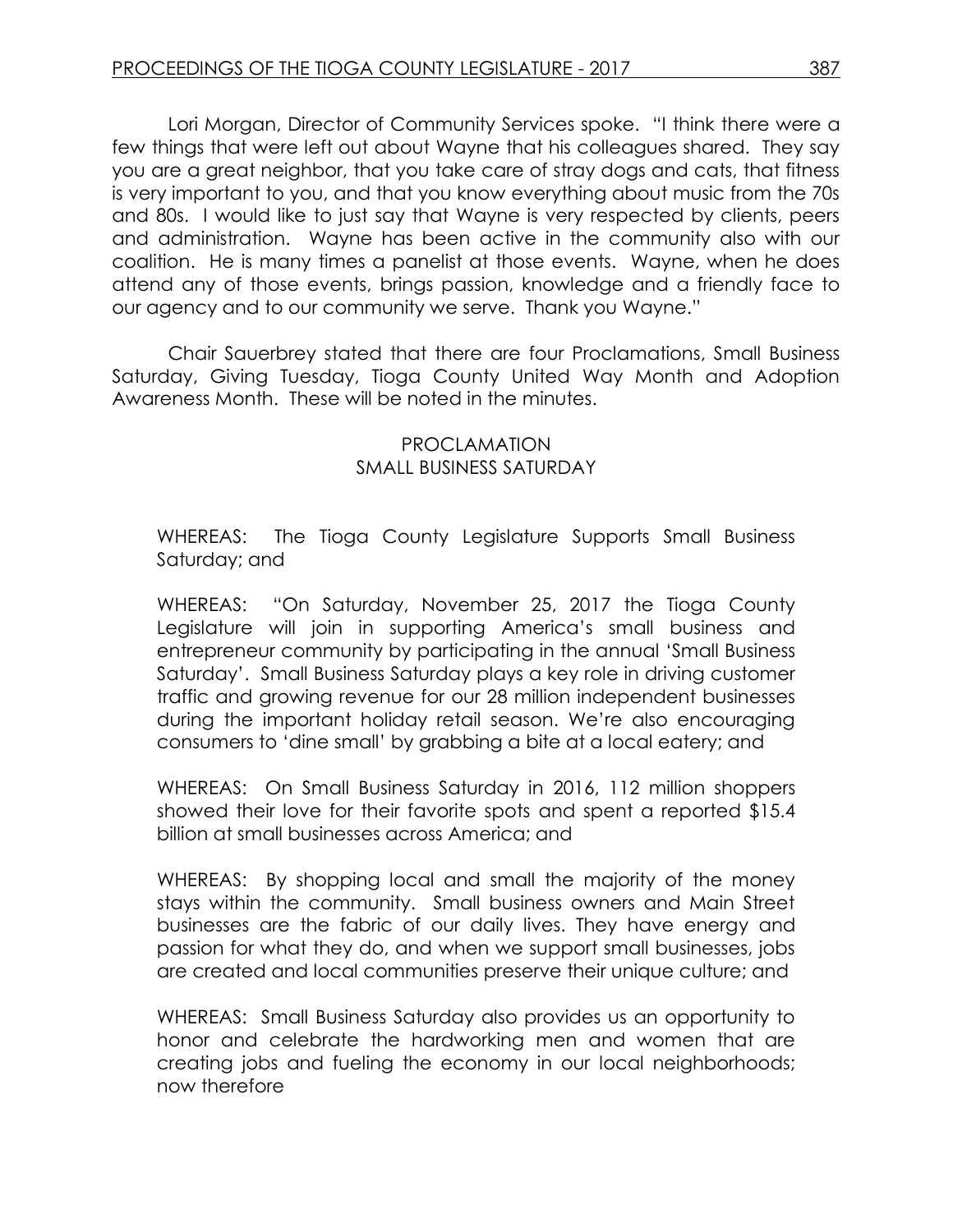THE TIOGA COUNTY LEGISLATURE supports and encourages its citizens to participate in Small Business Saturday and support their local small businesses.

#### **PROCLAMATION GIVING TUESDAY**

WHEREAS: Giving Tuesday was established as a national day of giving on the Tuesday following Thanksgiving; and

WHEREAS: Giving Tuesday is a celebration of philanthropy and volunteerism where people give whatever they are able to give; and

WHEREAS: Giving Tuesday is a day where citizens work together to share commitments, rally for favorite causes, build a stronger community, and think about other people; and

WHEREAS: It is fitting and proper on Giving Tuesday and on every day to recognize the tremendous impact of philanthropy, volunteerism, and community service in Tioga County; and

WHEREAS: Giving Tuesday is an opportunity to encourage citizens to serve others throughout this holiday season and during other times of the year; now therefore

THE TIOGA COUNTY LEGISLATURE does hereby proclaim November 28, 2017 as Giving Tuesday in Tioga County and encourage all citizens to join together to give back to the community in any way that is personally meaningful.

## PROCLAMATION

WHEREAS: Tioga United Way continues to service the needs of the community through funding of 34 agencies within Tioga County, benefiting all segments of Tioga County's population; and

WHEREAS: Without this support, these agencies would not be able to continue the support to our community; and

WHEREAS: The goal for the 2018 United Way Campaign is \$210,000; and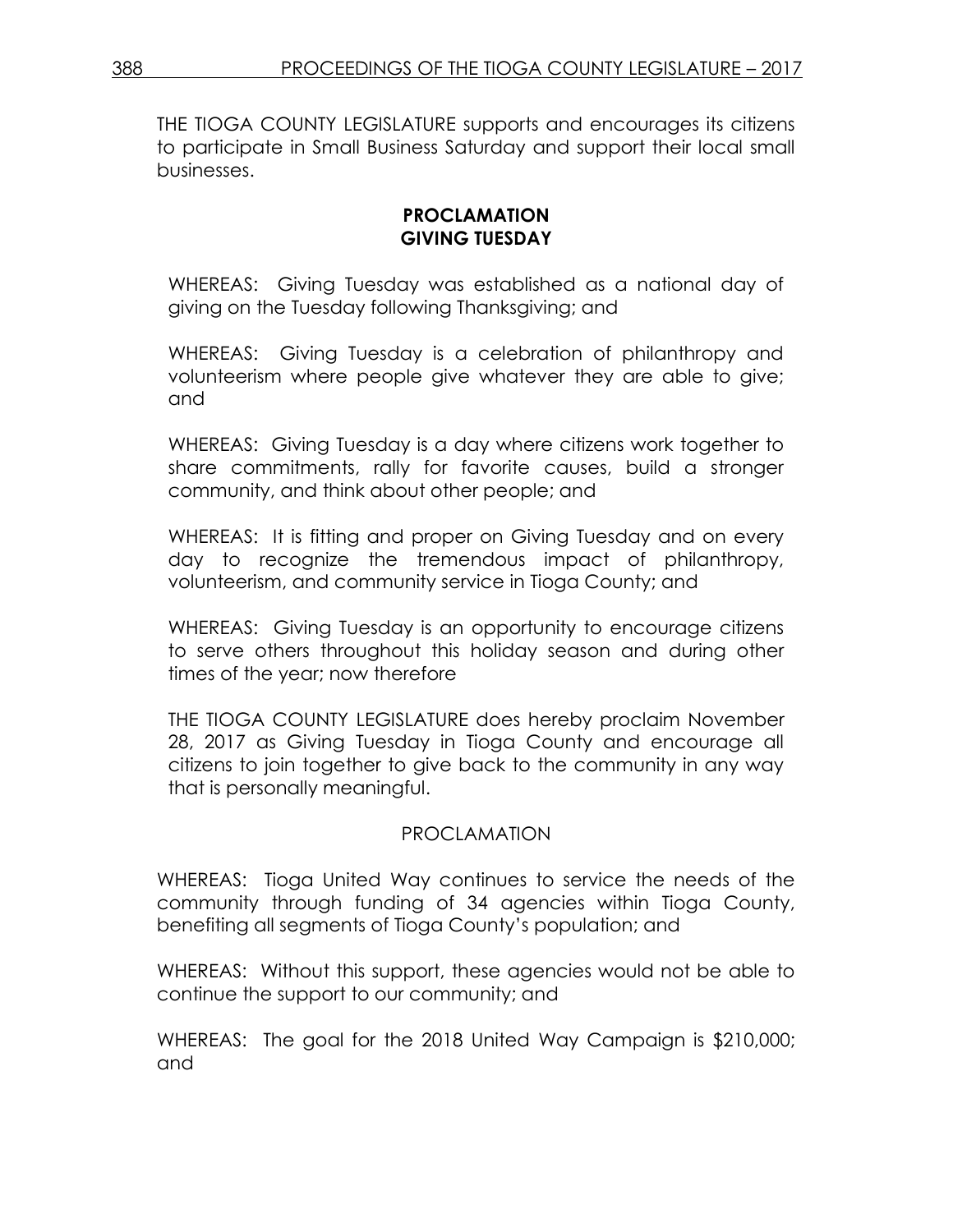WHEREAS: The employees of the Tioga County Government represent a potentially substantial number of contributors for this campaign; and

WHEREAS: The Tioga County Legislature supports the work of the Tioga United Way; now therefore

THE TIOGA COUNTY LEGISLATURE does hereby proclaim and designate the month of November

# TIOGA COUNTY UNITED WAY MONTH

in the County of Tioga, New York, and call upon all of its employees and all members of the community at large to support this effort.

#### **PROCLAMATION**

This November marks the 27th annual National Adoption Month. November 18, 2017 is National Adoption Day. Our task is to find permanent homes for all our children. Tioga County has finalized three adoptions this year so far and has four pending for the remainder of 2017. Every child in America and Tioga County deserves a permanent, loving forever family and home; and

WHEREAS: Tioga County adoptive families serve as a source of love, identity, self-esteem and support for children freed for adoption in Tioga County; and

WHEREAS: Tioga County adoptive families provide a safe and stable home and a nurturing environment where children freed for adoption have the opportunity to live full and productive lives; and

WHEREAS: Accepting responsibility for the care of these children has proven to be very rewarding for many adoptive parents; and

WHEREAS: Numerous public and private agencies work to increase the public's awareness of the needs of children freed for adoption, and the enduring and valuable contribution of adoptive families; and

WHEREAS: It is appropriate to recognize all those in Tioga County who work together on the behalf of children freed for adoption; the adoptive families and the professional staff dedicated to ensuring these children become members of a stable and loving family; now therefore

THE TIOGA COUNTY LEGISLATURE does hereby Proclaim November as

## **ADOPTION AWARENESS MONTH**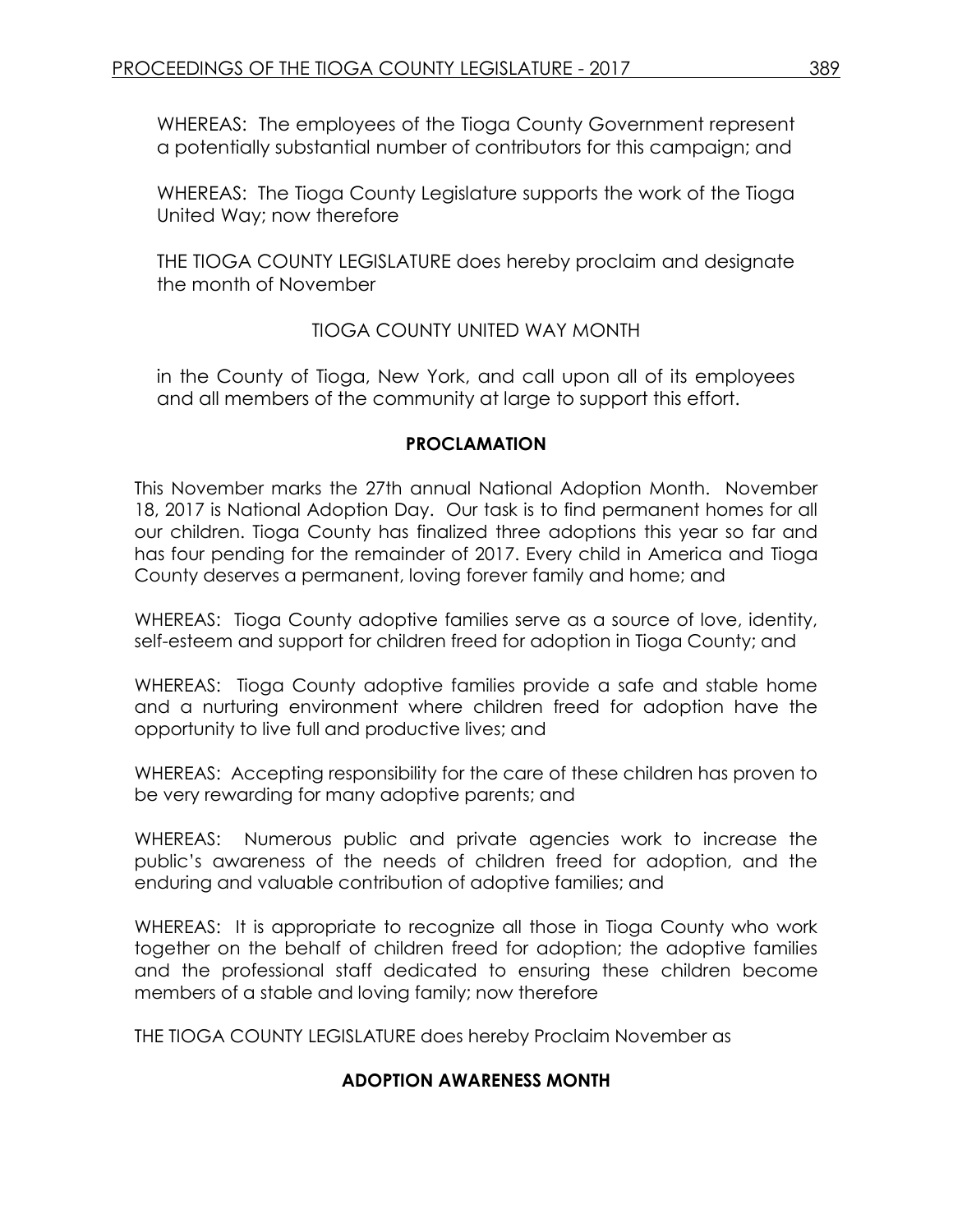in Tioga County and call upon all citizens, community agencies, religious organizations, medical facilities and businesses to increase their participation in our efforts to recognize adoptive families in Tioga County.

There was no privilege of the floor.

Legislator Monell made a motion to approve the minutes of October 5, 10 and 19, 2017, seconded by Legislator Mullen, and carried.

Chair Sauerbrey stated that all Legislative Committees met this month and the minutes are or will be on file with the Clerk of the Legislature.

Legislator Standinger moved for the adoption of the following resolution, seconded by Legislator Sullivan.

| <b>HEALTH &amp; HUMAN SERVICES COMMITTEE</b> |
|----------------------------------------------|
| <b>FINANCE COMMITTEE</b>                     |
|                                              |

RESOLUTION NO. 258-17 *APPROPRIATION OF FUNDS MENTAL HYGIENE*

WHEREAS: The Suicide Coalition of Tioga County has received a gift donation; and Tioga County Department of Mental Hygiene is the administrator of these funds; and

WHEREAS: The funding is specifically designated for the purchase of program deliverables; and

WHEREAS: Appropriation of Funds requires Legislative approval; therefore be it

RESOLVED: That funding be appropriated as follows:

|                           | From: A4322 427051 Gifts and Donations | \$286 |
|---------------------------|----------------------------------------|-------|
| To: A4322 540733 Training |                                        | \$286 |

## ROLL CALL VOTE

Yes – Legislators Huttleston, Monell, Mullen, Sauerbrey, Roberts, Standinger, Sullivan, and Hollenbeck.

No – None.

Absent – Legislator Weston.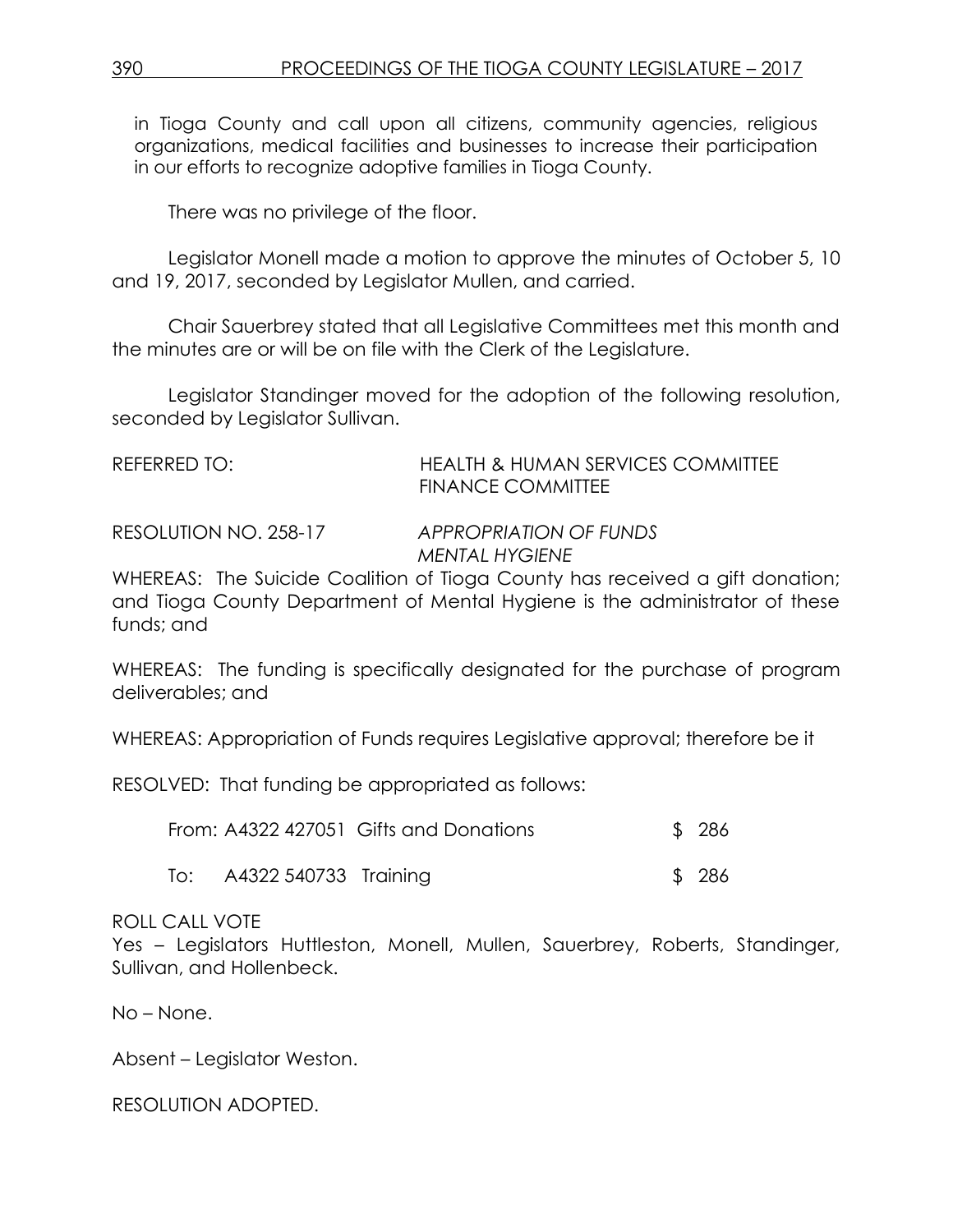Legislator Mullen moved for the adoption of the following resolution, seconded by Legislator Hollenbeck.

| <b>REFERRED TO:</b>   | <b>PUBLIC SAFETY COMMITTEE</b><br><b>FINANCE COMMITTEE</b>                                                                           |
|-----------------------|--------------------------------------------------------------------------------------------------------------------------------------|
| RESOLUTION NO. 259-17 | AWARD 2017 EMERGENCY<br><b>MANAGEMENT PLANNING GRANT</b><br>(EMPG17) AND<br><b>MODIFY 2017 BUDGET</b><br><b>EMERGENCY MANAGEMENT</b> |

WHEREAS: The Tioga County Office of Emergency Management has been awarded a grant of \$24,026 by the New York State Office of Homeland Security and Emergency Services; and

WHEREAS: The grant will be used to offset 50% of budgeted operational costs; therefore be it

RESOLVED: That the Emergency Management Office be allowed to accept the awarded 2017 Emergency Management Planning Grant in the amount of \$24,026, and be it further

RESOLVED: That the 2017 budget be modified as follows:

A3640.443050 EMP17 Emergency Management Planning Grant 2017 Revenue \$24,026

ROLL CALL VOTE

Yes – Legislators Huttleston, Monell, Mullen, Sauerbrey, Roberts, Standinger, Sullivan, and Hollenbeck.

No – None.

Absent – Legislator Weston.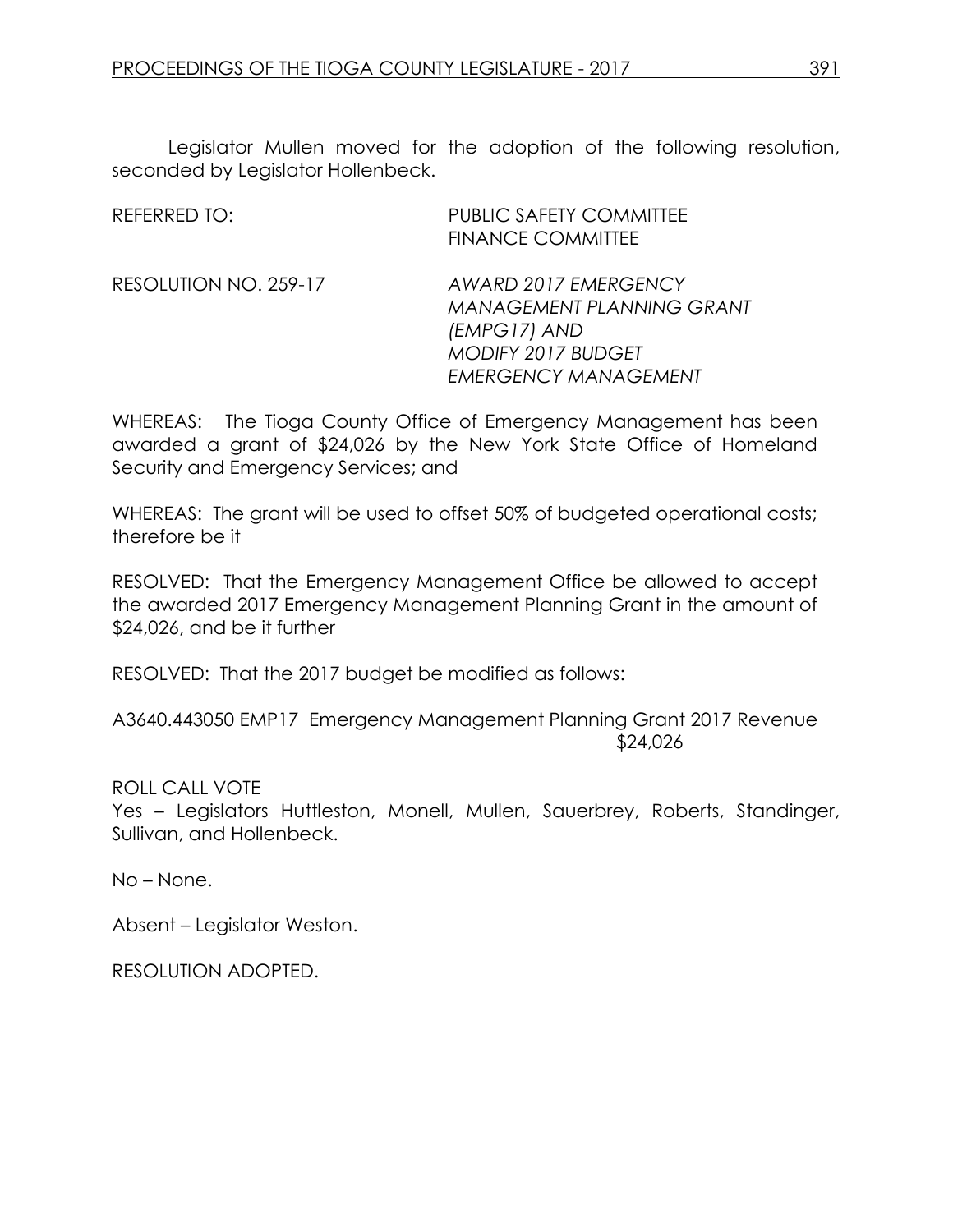Legislator Mullen moved for the adoption of the following resolution, seconded by Legislator Hollenbeck.

| REFERRED TO:          | <b>PUBLIC SAFETY COMMITTEE</b><br><b>FINANCE COMMITTEE</b>                                                                                           |
|-----------------------|------------------------------------------------------------------------------------------------------------------------------------------------------|
| RESOLUTION NO. 260-17 | <b>APPROPRIATION OF FUNDS</b><br>2017 HOMELAND SECURITY GRANT<br><b>MODIFY 2017 BUDGET</b><br><b>EMERGENCY MANAGEMENT</b><br><b>SHERIFF'S OFFICE</b> |

WHEREAS: The New York State Office of Homeland Security Program (SHSP) has been awarded a grant of \$69,980 (contract #C973970) to the Tioga County Office of Emergency Management; and

WHEREAS: 75% (\$52,485) of said grant will be appropriated to Emergency Management and 25% (\$17,495) will be appropriated to the Sheriff's Office; and

WHEREAS: Appropriation of funds requires legislative approval; therefore be it

RESOLVED: That the 2017 NYS Homeland Security Grant (contract # C973970) be appropriated as follows:

A3360.433567 SHS17 Homeland Security 2017 Revenue \$52,485

A3360.540140 SHS17 Homeland Security Grant–Contracting Services \$52,485

A3361.433567 SHS17 Homeland Security 2017 Revenue \$17,495

A3361.520230 SHS17 Homeland Security Grant–Radio & Equipment \$17,495

And be it further

RESOLVED: That the 2017 Emergency Management budget and the Sheriff's Office budget be modified to reflect the above changes.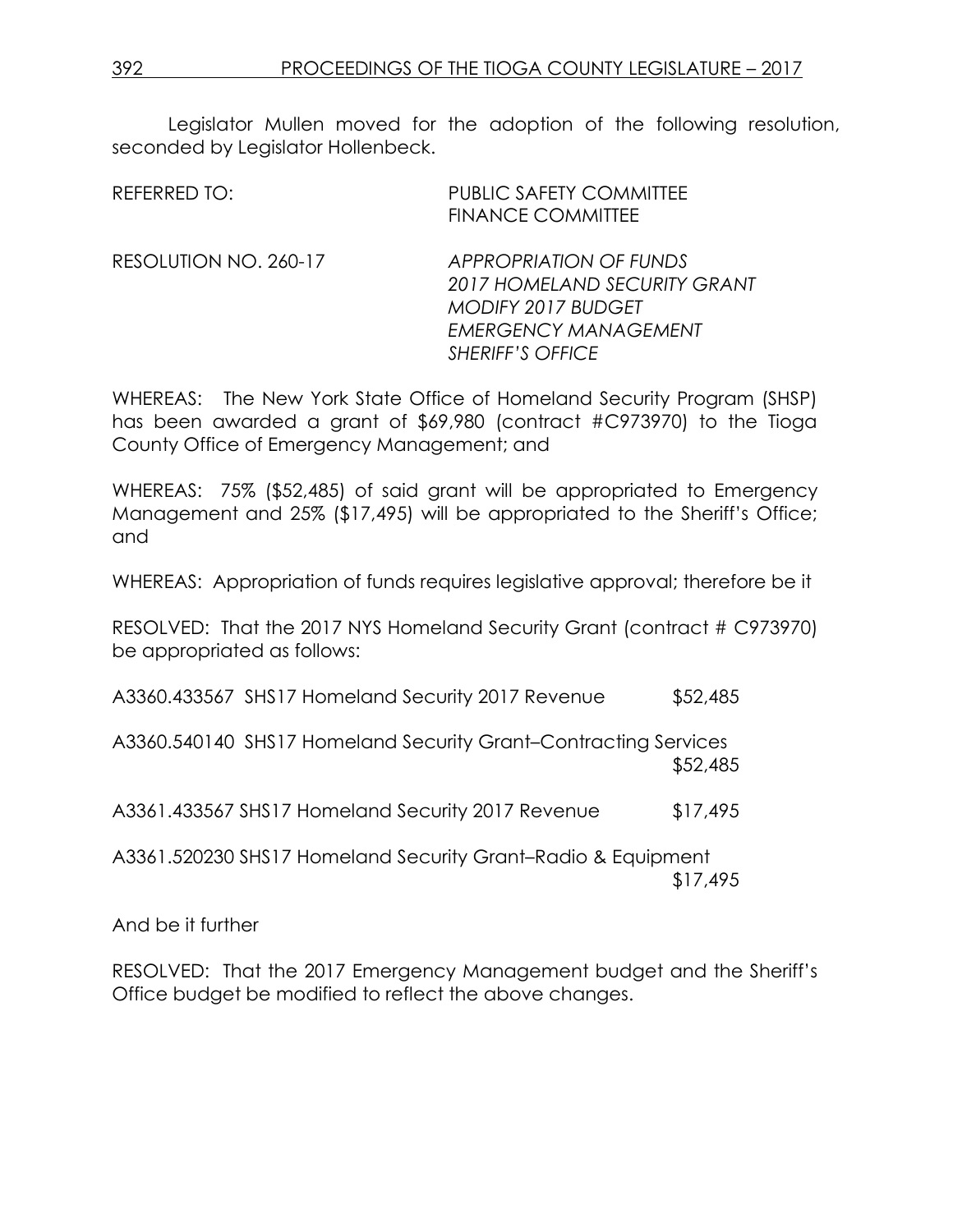Yes – Legislators Huttleston, Monell, Mullen, Sauerbrey, Roberts, Standinger, Sullivan, and Hollenbeck.

No – None.

Absent – Legislator Weston.

RESOLUTION ADOPTED.

Legislator Mullen moved for the adoption of the following resolution, seconded by Legislator Hollenbeck.

| <b>REFERRED TO:</b>   | <b>PUBLIC SAFETY COMMITTEE</b><br><b>FINANCE COMMITTEE</b>                                                                                   |
|-----------------------|----------------------------------------------------------------------------------------------------------------------------------------------|
| RESOLUTION NO. 261-17 | APPROPRIATION OF FUNDS HAZARDOUS<br><b>MITIGATION PLANNING GRANT</b><br>(HMPG16)<br><b>MODIFY 2017 BUDGET</b><br><b>EMERGENCY MANAGEMENT</b> |

WHEREAS: The New York State Division of Homeland Security and Emergency Services (DHSES) has been awarded a grant under the Federal Emergency Management Agency (FEMA) in the amount of \$54,000; and

WHEREAS: \$40,500 of said grant is federal share and \$13,500 is local share which has been budgeted under Planning's account A8020.540140; and

WHEREAS: Appropriation of funds requires legislative approval; therefore be it

RESOLVED: That the 2017 Emergency Management budget be appropriated as follows:

A3360.443566 HMP16 Hazardous Mitigation 2017 Revenue \$40,500

A3360.540140 HMP16 Hazardous Mitigation – Contracting Services \$40,500

And be it further

RESOLVED: That the 2017 Emergency Management budget be modified to reflect the above changes.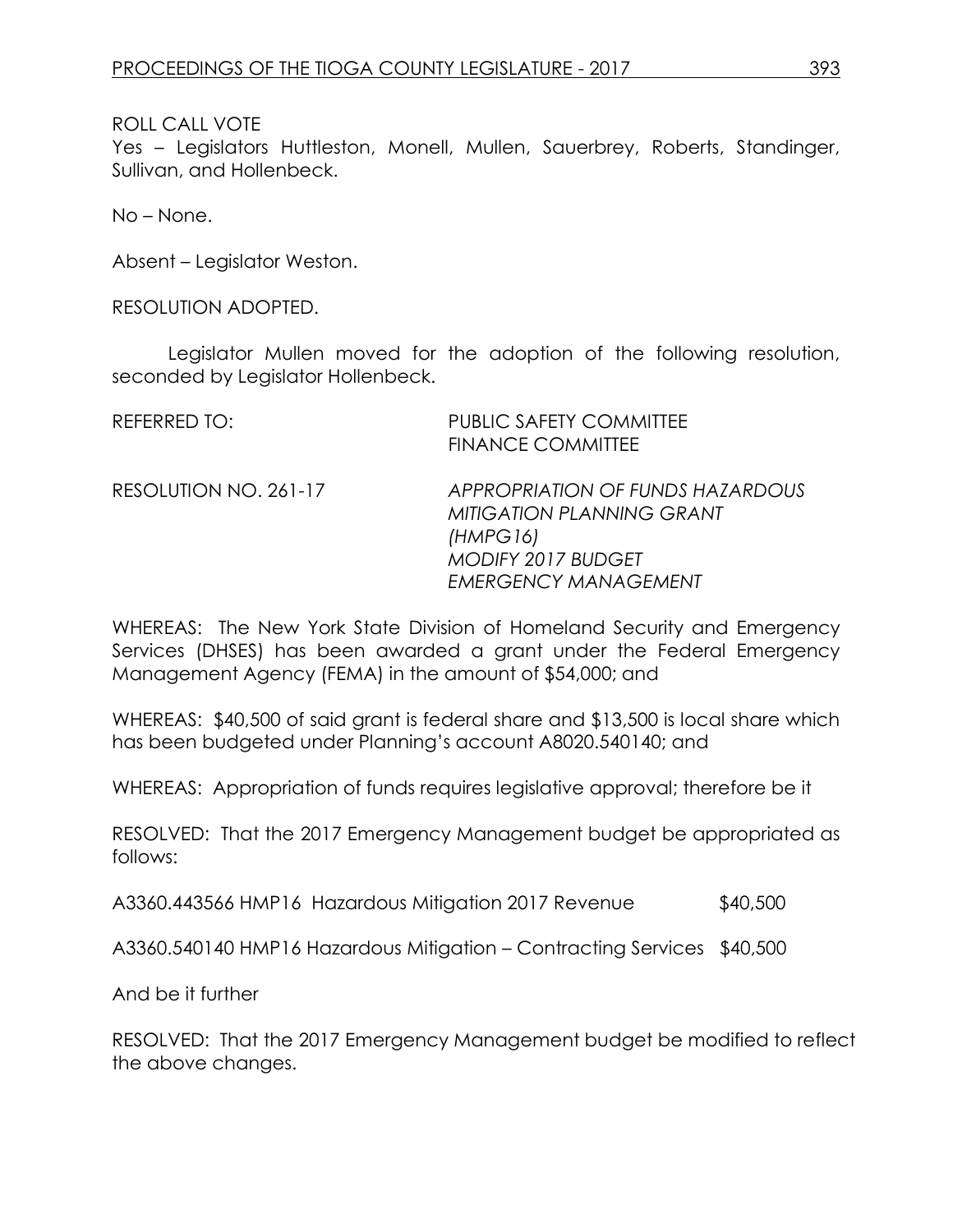Yes - Legislators Huttleston, Monell, Mullen, Sauerbrey, Roberts, Standinger, Sullivan, and Hollenbeck.

No – None.

Absent – Legislator Weston.

RESOLUTION ADOPTED.

Legislator Mullen moved for the adoption of the following resolution, seconded by Legislator Hollenbeck.

| <b>REFERRED TO:</b>   | <b>PUBLIC SAFETY COMMITTEE</b><br><b>FINANCE COMMITTEE</b>                                                                                      |
|-----------------------|-------------------------------------------------------------------------------------------------------------------------------------------------|
| RESOLUTION NO. 262-17 | <b>APPROPRIATION OF FUNDS</b><br>HAZARDOUS MATERIALS EMERGENCY<br>PREPAREDNESS<br>(HMEPI7)<br>MODIFY 2017 BUDGET<br><b>EMERGENCY MANAGEMENT</b> |

WHEREAS: The New York State Division of Homeland Security and Emergency Services (DHSES) has been awarded a grant of \$5,172, and

WHEREAS: The grant will be used to update the County Emergency Plan and Hazardous Materials Plan; and

WHEREAS: Appropriation of funds requires legislative approval; therefore be it

RESOLVED: That the 2017 Hazardous Materials Emergency Preparedness (HMEP17) be appropriated as follows:

| A3360.433567 HME17 | HMEP 2017 Revenue                | \$5,172 |
|--------------------|----------------------------------|---------|
| A3360.540140 HME17 | <b>HMEP</b> Contracting Services | \$5,172 |

And be it further

RESOLVED: That the 2017 Emergency Management budget be modified to reflect the above changes.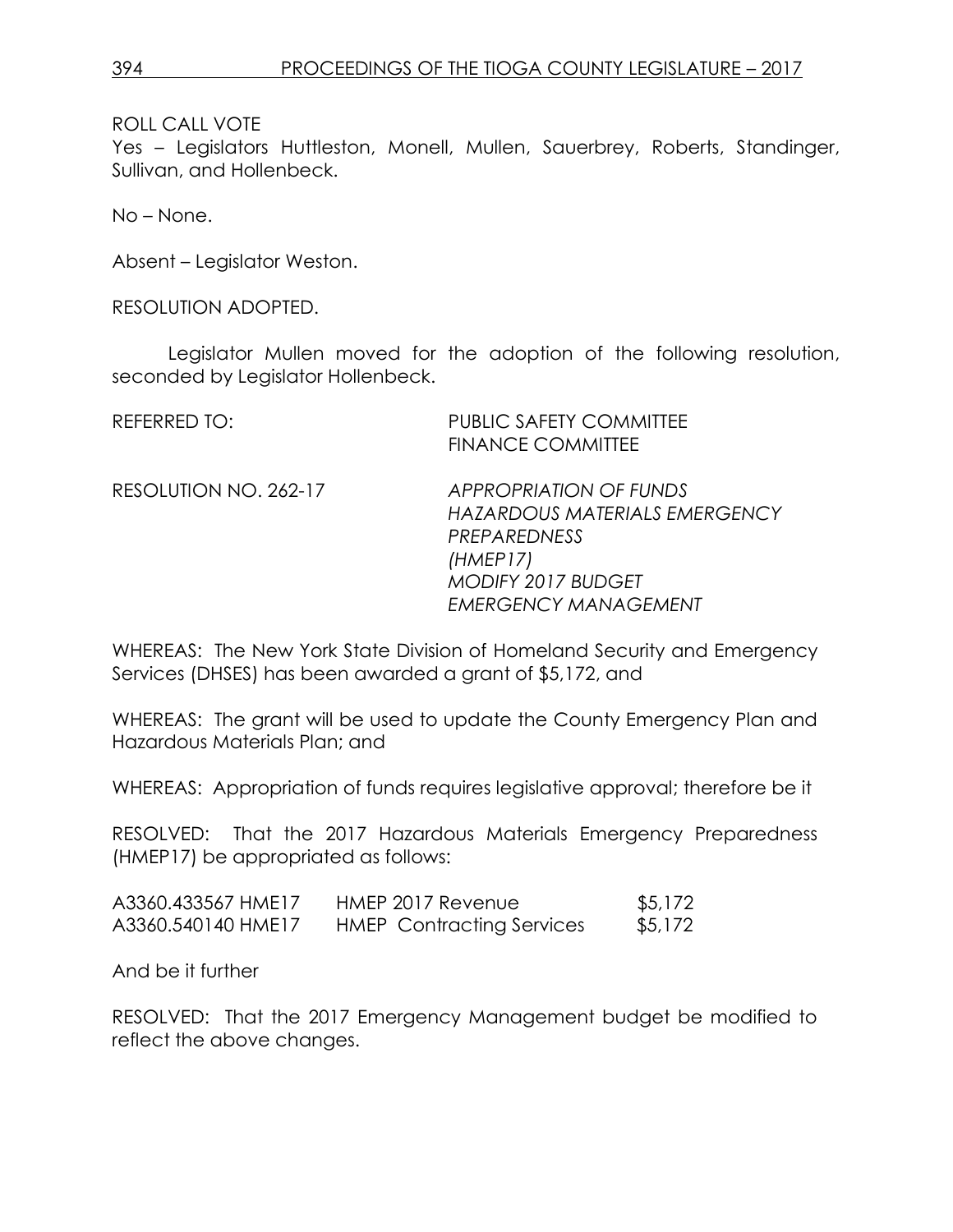Yes – Legislators Huttleston, Monell, Mullen, Sauerbrey, Roberts, Standinger, Sullivan, and Hollenbeck.

No – None.

Absent – Legislator Weston.

RESOLUTION ADOPTED.

Legislator Mullen moved for the adoption of the following resolution, seconded by Legislator Hollenbeck.

| REFERRED TO:          | <b>PUBLIC SAFETY COMMITTEE</b><br><b>FINANCE COMMITTEE</b> |
|-----------------------|------------------------------------------------------------|
| RESOLUTION NO. 263-17 | <b>MODIFY 2017 BUDGET</b><br><b>EMERGENCY MANAGEMENT</b>   |

WHEREAS: The Emergency Management Office has need to advertise for job openings; and

WHEREAS: The 2017 budget needs to be modified to create a budget line item A3640 540010 for Advertising to pay for such expenses; and

WHEREAS: There are available funds in the EMO A3640 budget to cover said expenses; therefore be it

RESOLVED: That the 2017 budget be modified and budget transfer authorized as below:

Transfer From: A3640 540220 EMO Automobile Fuel \$700.00

Transfer To: A3640 540010 EMO Advertising \$700.00

ROLL CALL VOTE

Yes – Legislators Huttleston, Monell, Mullen, Sauerbrey, Roberts, Standinger, Sullivan, and Hollenbeck.

No – None.

Absent – Legislator Weston.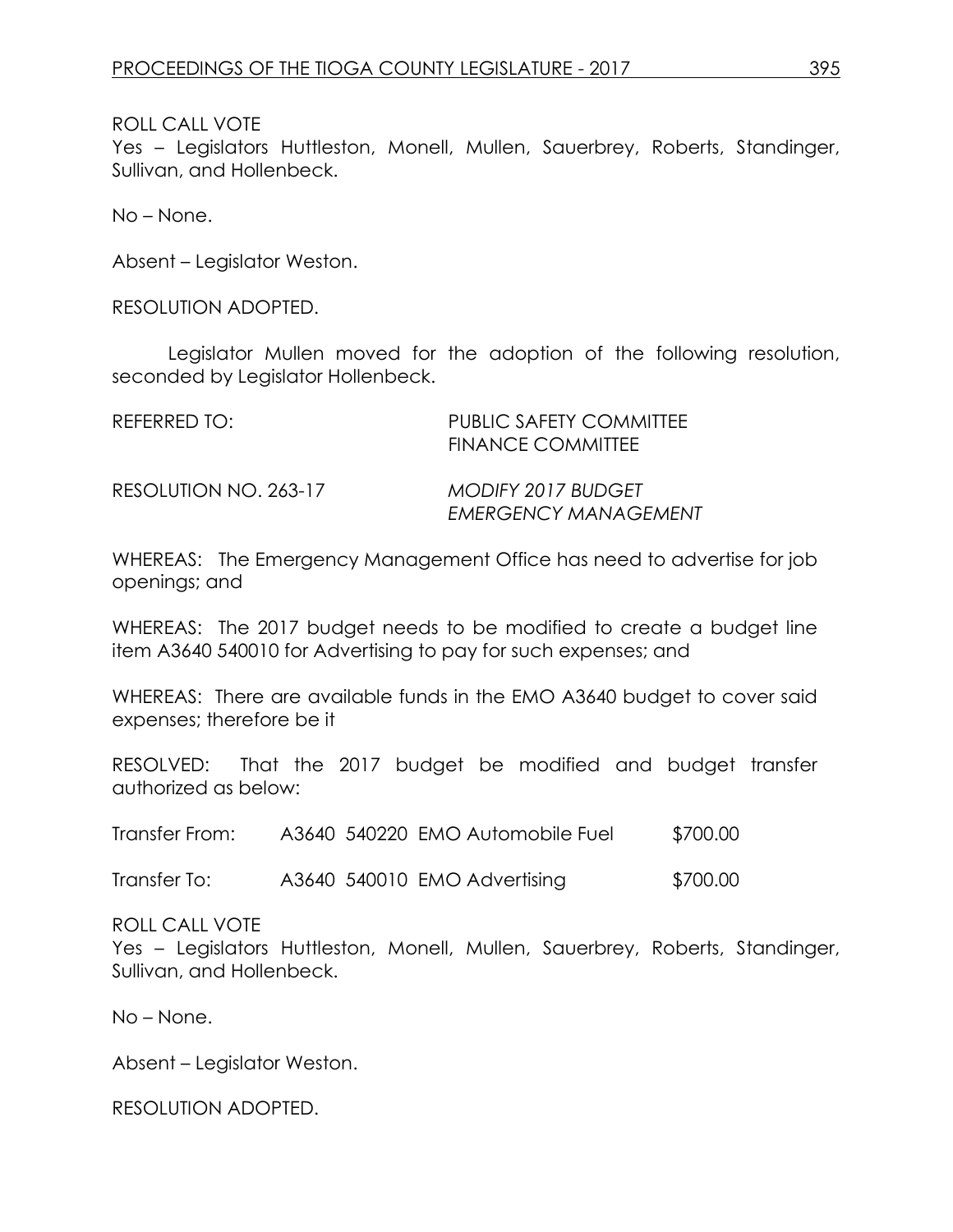Legislator Roberts moved for the adoption of the following resolution, seconded by Legislator Sullivan.

| REFERRED TO:          | <b>PUBLIC WORKS COMMITTEE</b><br><b>FINANCE/LEGAL COMMITTEE</b>                      |
|-----------------------|--------------------------------------------------------------------------------------|
| RESOLUTION NO. 264-17 | APPROPRIATE AND MODIFY 2017 BUDGET<br>TO HOUSEHOLD HAZARDOUS WASTE<br><b>ACCOUNT</b> |

WHEREAS: There is a significant increase in the amount of electronic waste being brought by Tioga County residents; and

WHEREAS: Anticipate before year end a revenue surplus of \$9,000 over the budgeted amount; and

WHEREAS: Contingency funds have already been transferred; and

WHEREAS: This increase has caused the budgeted amount to be exceeded for the 2017 Hazardous Waste Program; therefore be it

RESOLVED: That the Tioga County Legislature authorize and appropriate funds from revenue to Household Hazardous Waste Program as follows:

| From: B8160 412220 Recycling Fees | \$8,500 |  |
|-----------------------------------|---------|--|
|                                   |         |  |

| To: | B8160 542261 Household Hazardous Waste | \$8,500 |
|-----|----------------------------------------|---------|
|-----|----------------------------------------|---------|

And be it further

RESOLVED: That the 2017 Solid Waste budget be modified to reflect the above changes.

ROLL CALL VOTE

Yes – Legislators Huttleston, Monell, Mullen, Sauerbrey, Roberts, Standinger, Sullivan, and Hollenbeck.

No – None.

Absent – Legislator Weston.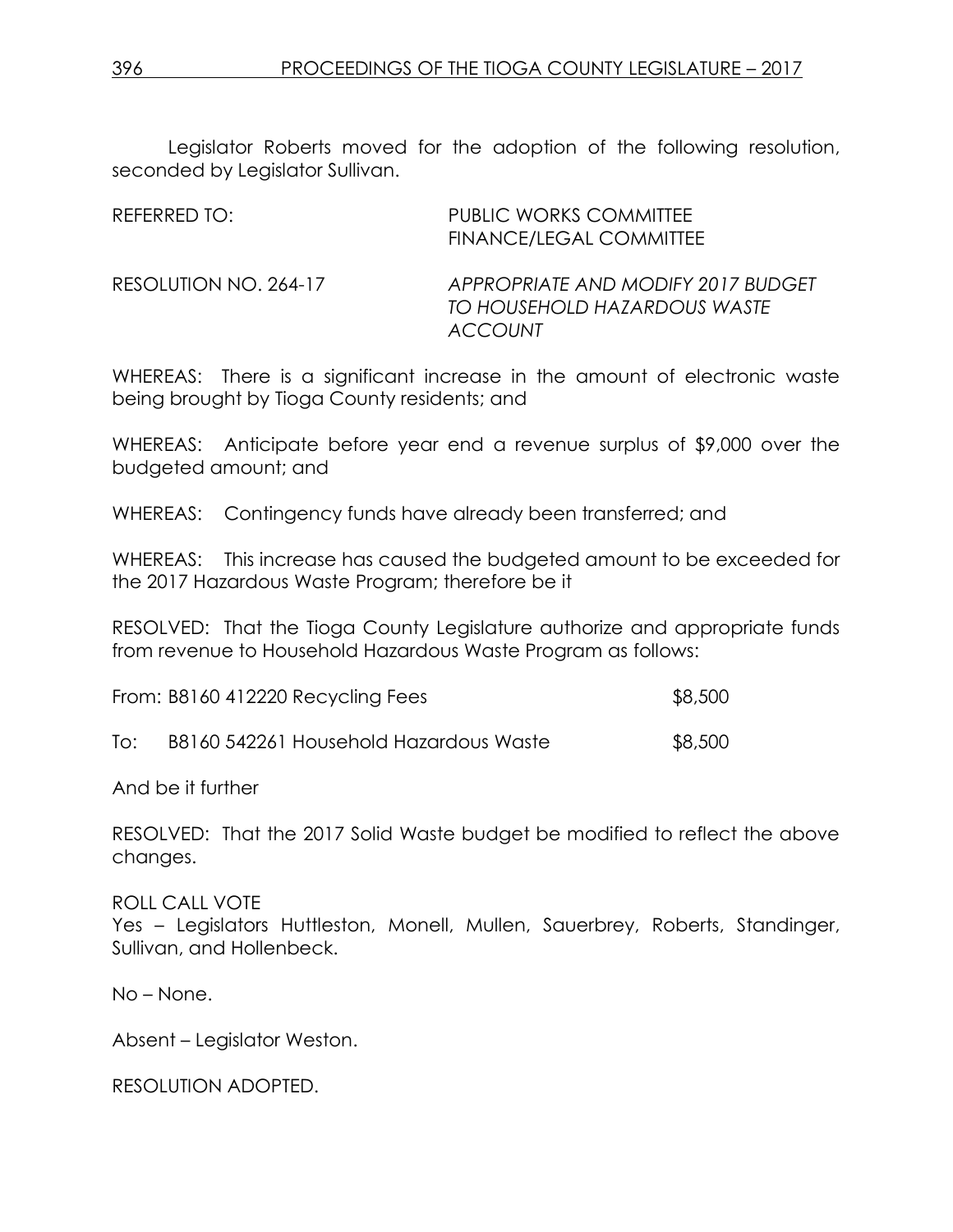Legislator Standinger moved for the adoption of the following resolution, seconded by Legislator Sullivan.

| REFERRED TO:          | <b>HEALTH &amp; HUMAN SERVICES COMMITTEE</b><br><b>FINANCE COMMITTEE</b> |
|-----------------------|--------------------------------------------------------------------------|
| RESOLUTION NO. 265-17 | TRANSFER OF FUNDS<br>PUBLIC HEALTH                                       |

WHEREAS: Tioga County Public Health (TCPH) has had need for additional Dental Hygienist contractual services in 2017 due to demand of services and a long-term vacancy of a Dental Hygienist; and

WHEREAS: Additional funds are needed for the contractual services; and

WHEREAS: TCPH has the funds available due to the position vacancy, yet requires the transfer of these funds into the appropriate budget lines; and

WHEREAS: Transfer of Funds requires Legislative approval; therefore be it

RESOLVED: That funding be transferred as follows:

|  | From: A4011 510010 Public Health Admin: Personnel | \$15,000 |
|--|---------------------------------------------------|----------|
|--|---------------------------------------------------|----------|

To: A4064 540140 Dental Services: Contractual \$15,000

ROLL CALL VOTE

Yes - Legislators Huttleston, Monell, Mullen, Sauerbrey, Roberts, Standinger, Sullivan, and Hollenbeck.

No – None.

Absent – Legislator Weston.

RESOLUTION ADOPTED.

Legislator Roberts moved for the adoption of the following resolution, seconded by Legislator Sullivan.

| REFERRED TO:          | <b>PUBLIC WORKS COMMITTEE</b><br>FINANCE/LEGAL COMMITTEE                    |
|-----------------------|-----------------------------------------------------------------------------|
| RESOLUTION NO. 266–17 | TRANSFER OF FUNDS FOR HVAC CONTROL<br>SYSTEM AND MODIFY 2017 CAPITAL BUDGET |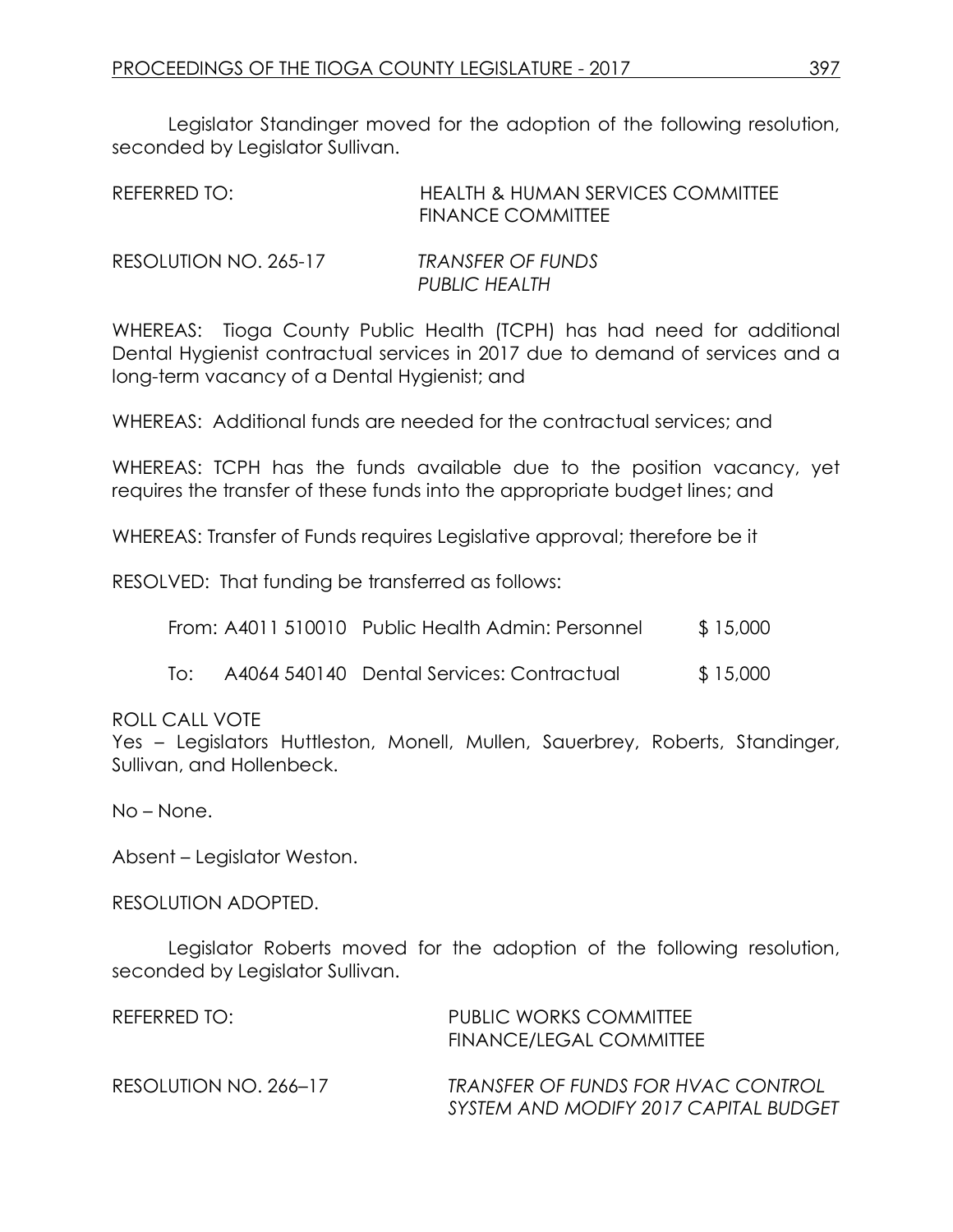WHEREAS: The metasys system which controls the HVAC for 1/3 of the Ronald E. Dougherty County Office Building has failed; and

WHEREAS: The Commissioner of Public Works has received a proposal of \$39,030.50 from Johnson Controls Inc. based on NYS OGS pricing to replace the failed system with new controls; and

WHEREAS: Transfer of capital funds and budget modifications require Legislative approval; and

WHEREAS: Public Works has surplus in several other approved capital projects and \$44,000.00 is available to transfer to a new project; therefore be it

RESOLVED: That funding be transferred and the 2017 Capital Budget be modified as follows:

|     | From: H1620.520907 | <b>Building/Grounds Facility</b> | \$16,500.00 |
|-----|--------------------|----------------------------------|-------------|
|     | H1620.520911       | Renovations 56 Main Street       | \$3,000.00  |
|     | H1621.520923       | <b>Standby Generator HHS</b>     | \$6,500.00  |
|     | H5130.520938       | Low Boy Trailer                  | \$15,500.00 |
|     | H5130.521930       | <b>Walk Behind Striper</b>       | \$2,500.00  |
| To: | H1620.520926       | <b>HVAC Control System</b>       | \$44,000.00 |

ROLL CALL VOTE

Yes – Legislators Huttleston, Monell, Mullen, Sauerbrey, Roberts, Standinger, Sullivan, and Hollenbeck.

No – None.

Absent – Legislator Weston.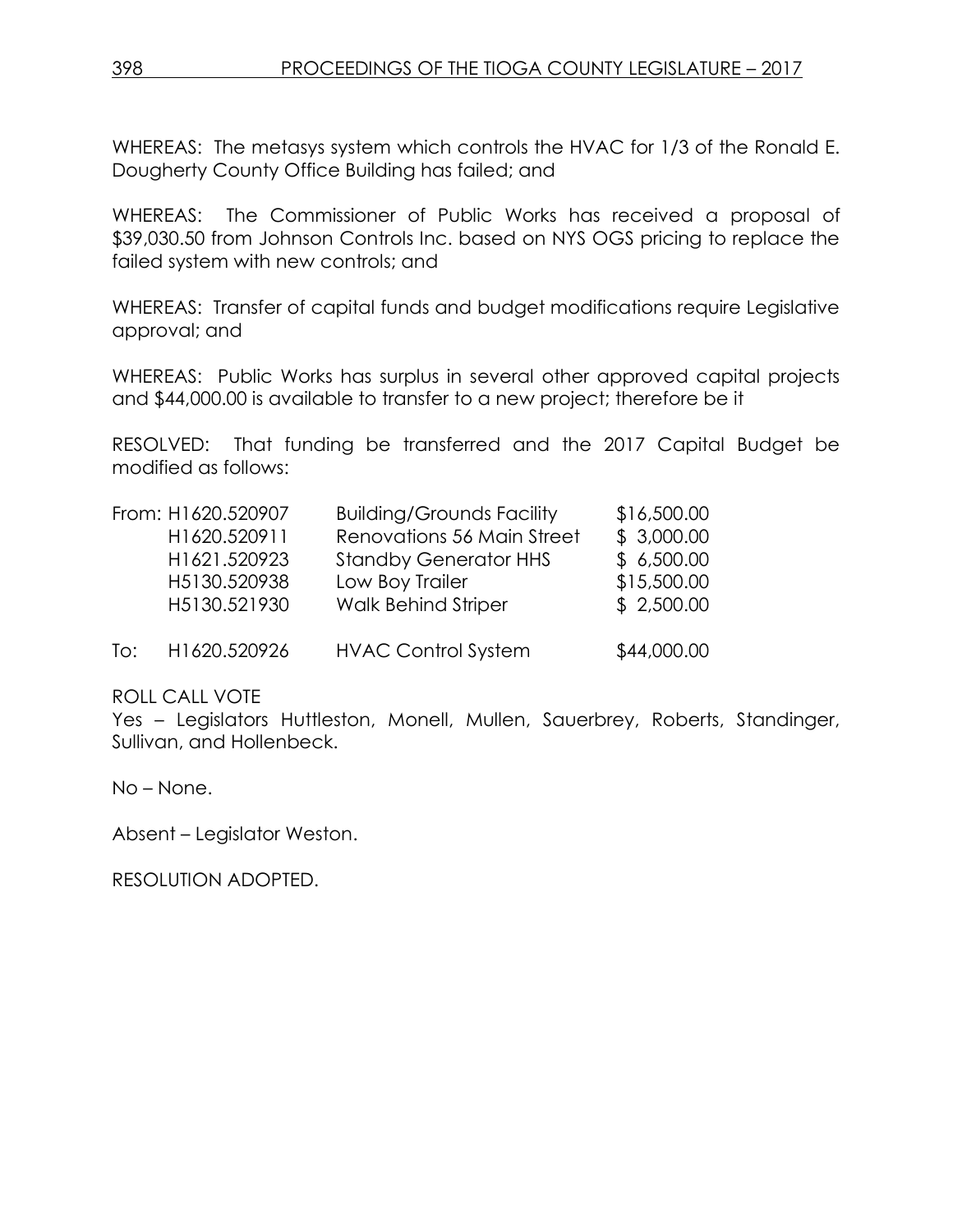Legislator Sullivan moved for the adoption of the following resolution, seconded by Legislator Standinger.

| REFERRED TO:          | <b>FINANCE/LEGAL</b><br><b>ADMINISTRATIVE SERVICES</b><br><b>INFORMATION TECHNOLOGY</b>                                  |
|-----------------------|--------------------------------------------------------------------------------------------------------------------------|
| RESOLUTION NO. 267-17 | AUTHORIZE AND FUND<br><b>TAX COLLECTION SOFTWARE AND</b><br><b>APPROPRIATE FUNDS FROM</b><br><b>FMAS RESERVE ACCOUNT</b> |

WHEREAS: The Tioga County Legislature recognizes the importance of County Infrastructure; and

WHEREAS: The Treasurer's office, in conjunction with the Real Property and Information Technology Department has conducted a Request For Proposals to replace the County's existing tax and delinquent tax software; and

WHEREAS: The above departments have conducted an evaluation of available options; and

WHEREAS: Allen Tunnel Corporation has been identified as the preferred vendor from "RFP 2017-03 Tax Collection Software"; therefore be it

RESOLVED: That the County Treasurer be authorized to purchase the Allen Tunnel Corporation tax collection software package as specified in their response to "RFP 2017-03 Tax Collection Software" at a cost not to exceed \$290,340 for the software and initial maintenance period of five years; and be it further

RESOLVED: That the following funds be transferred and the 2017 Capital Budget be modified as follows:

| From: H387808 Financial Management Reserve Account | \$290,340.00 |
|----------------------------------------------------|--------------|
|                                                    |              |

TO: H1325 520620 Treasurer Capital Software \$290,340.00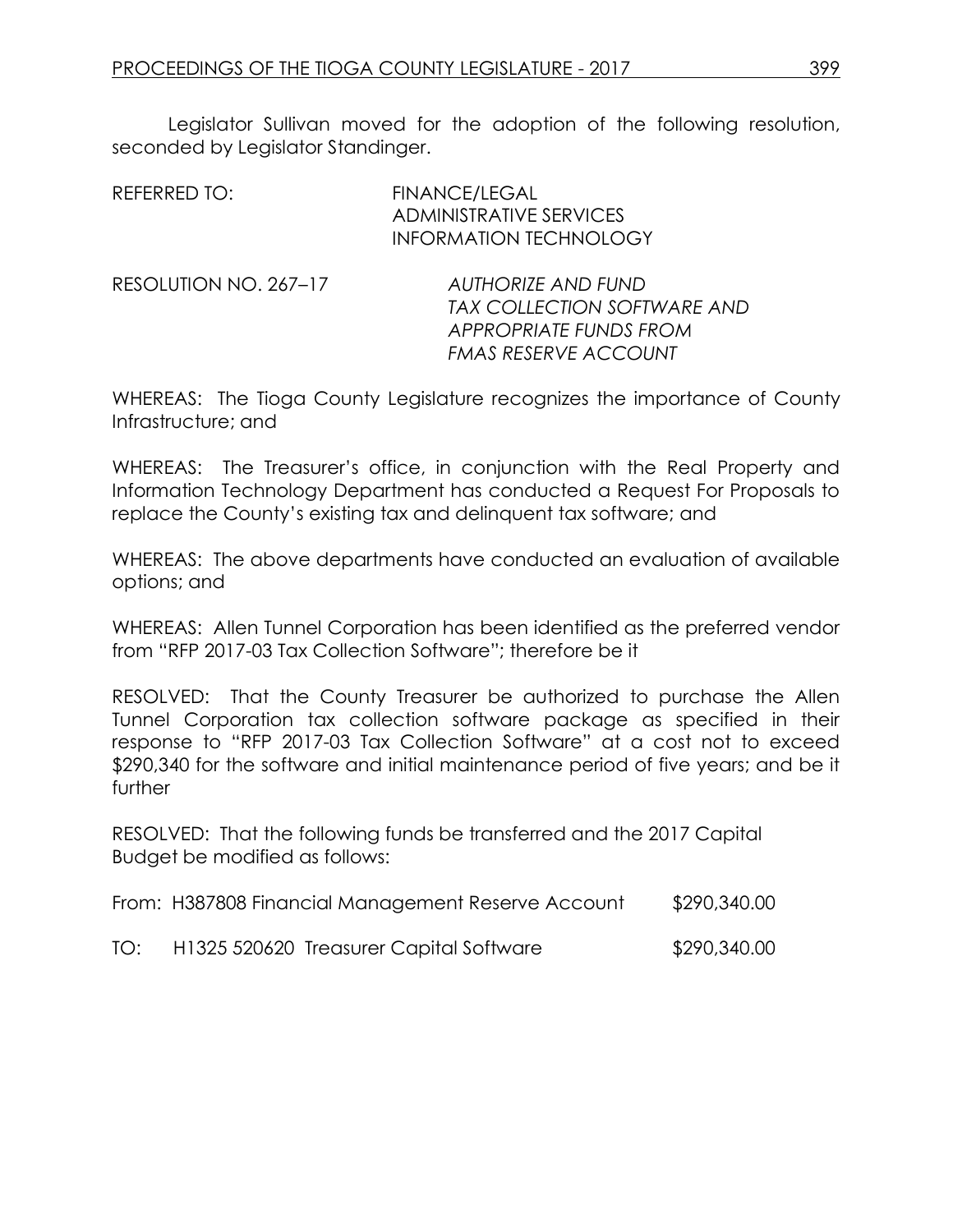Yes – Legislators Huttleston, Monell, Mullen, Sauerbrey, Roberts, Standinger, Sullivan, and Hollenbeck.

No – None.

Absent – Legislator Weston.

RESOLUTION ADOPTED.

Legislator Roberts moved for the adoption of the following resolution, seconded by Legislator Sullivan.

REFERRED TO: PUBLIC WORKS

RESOLUTION NO. 268-17 *AWARD BRIDGE PREVENTATIVE MAINTENANCE PHASE III PIN#9753.99 CONSTRUCTION CONTRACT*

WHEREAS: The Bridge Preventative Maintenance Project Phase III PIN#9753.99 has been placed on the FHWA Program; and

WHEREAS: The project will be funded as follows:

| FEDERAL: | 80% |
|----------|-----|
| State:   | 15% |
| Local:   | 5%  |

And

WHEREAS: The Commissioner of Public Works received sealed bids for the construction phase of this project on 10/18/2017 and the results were as follows:

| R. DeVincentis Construction     | Binghamton, NY | \$305,000.00 |
|---------------------------------|----------------|--------------|
| <b>Bothar Construction, LLC</b> | Binghamton, NY | \$283,717.00 |
| Draper Supply, Inc.             | Millerton, PA  | \$248,396.78 |

And

WHEREAS: McFarland Johnson, Binghamton, NY have completed the review of the bids and finds the low bidder Draper Supply, Inc., Millerton, PA meets all of the qualifications of the bid specifications contingent upon NYSDOT's award concurrence; therefore be it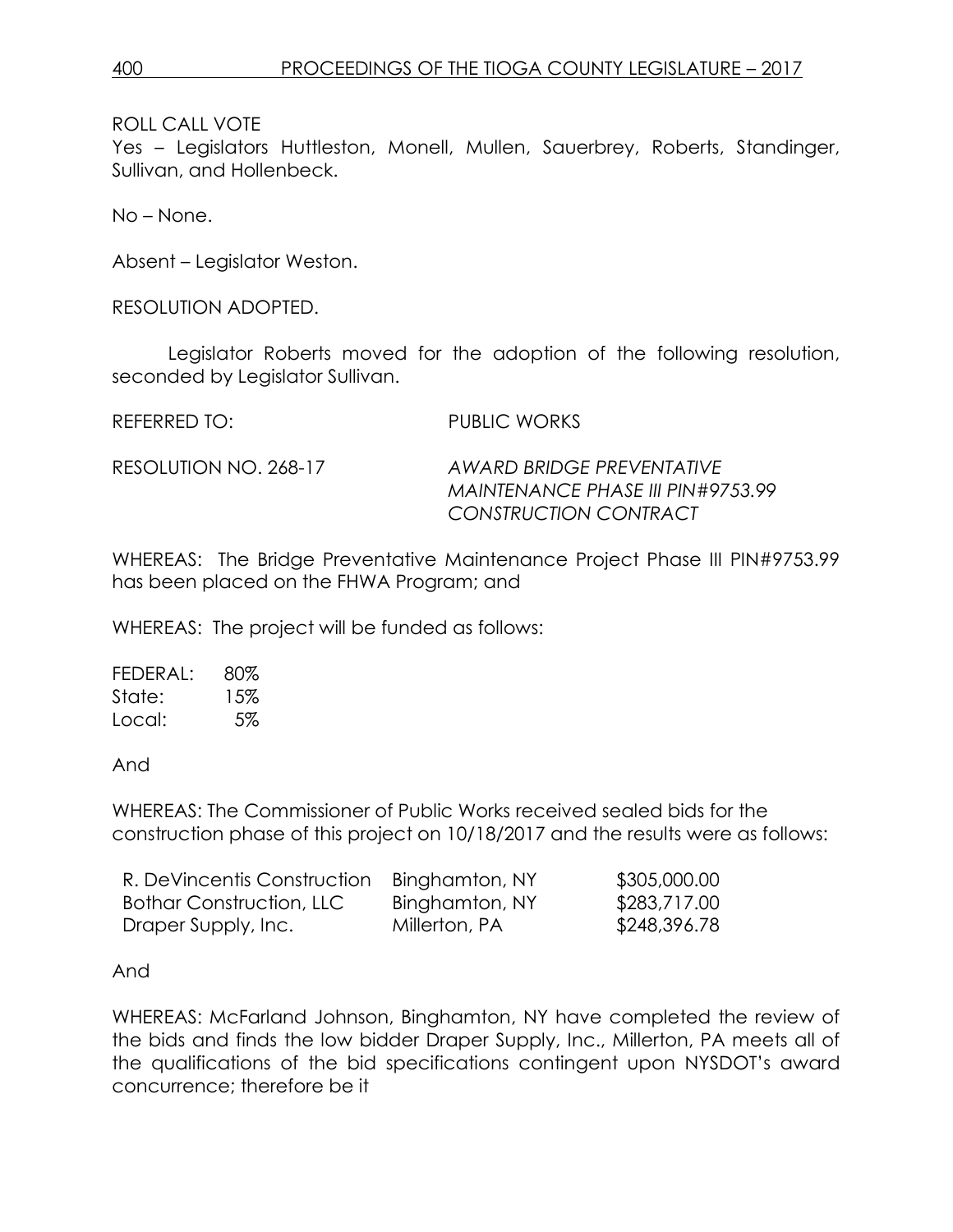RESOLVED: That the Tioga County Legislature authorize awarding the bid to Draper Supply, Inc., Millerton, PA not to exceed \$248,396.78 to be paid out of Bridge Project account D5110 (org) 540050 (object).

ROLL CALL VOTE Yes – Legislators Huttleston, Monell, Mullen, Sauerbrey, Roberts, Standinger, Sullivan, and Hollenbeck.

No – None.

Absent – Legislator Weston.

RESOLUTION ADOPTED.

Legislator Mullen moved for the adoption of the following resolution, seconded by Legislator Hollenbeck.

REFERRED TO: PUBLIC SAFETY COMMITTEE FINANCE COMMITTEE

RESOLUTION NO. 269-17 *AUTHORIZE THE SUBMISSION OF STATEWIDE INTEROPERABLE COMMUNICATIONS GRANT (SICG 17)APPLICATION 2017 EMERGENCY MANAGEMENT*

WHEREAS: The Office of Homeland Security has issued a Statewide Interoperable Communications Formula Grant to Tioga County. The grant will be used for upgrading the radio communications in the county; and

WHEREAS: Tioga County protocol is to seek permission prior to submitting said application; therefore be it

RESOLVED: That the Tioga County Emergency Management Office be given authorization to apply for this grant.

ROLL CALL VOTE Yes – Legislators Huttleston, Monell, Mullen, Sauerbrey, Roberts, Standinger, Sullivan, and Hollenbeck.

No – None.

Absent – Legislator Weston.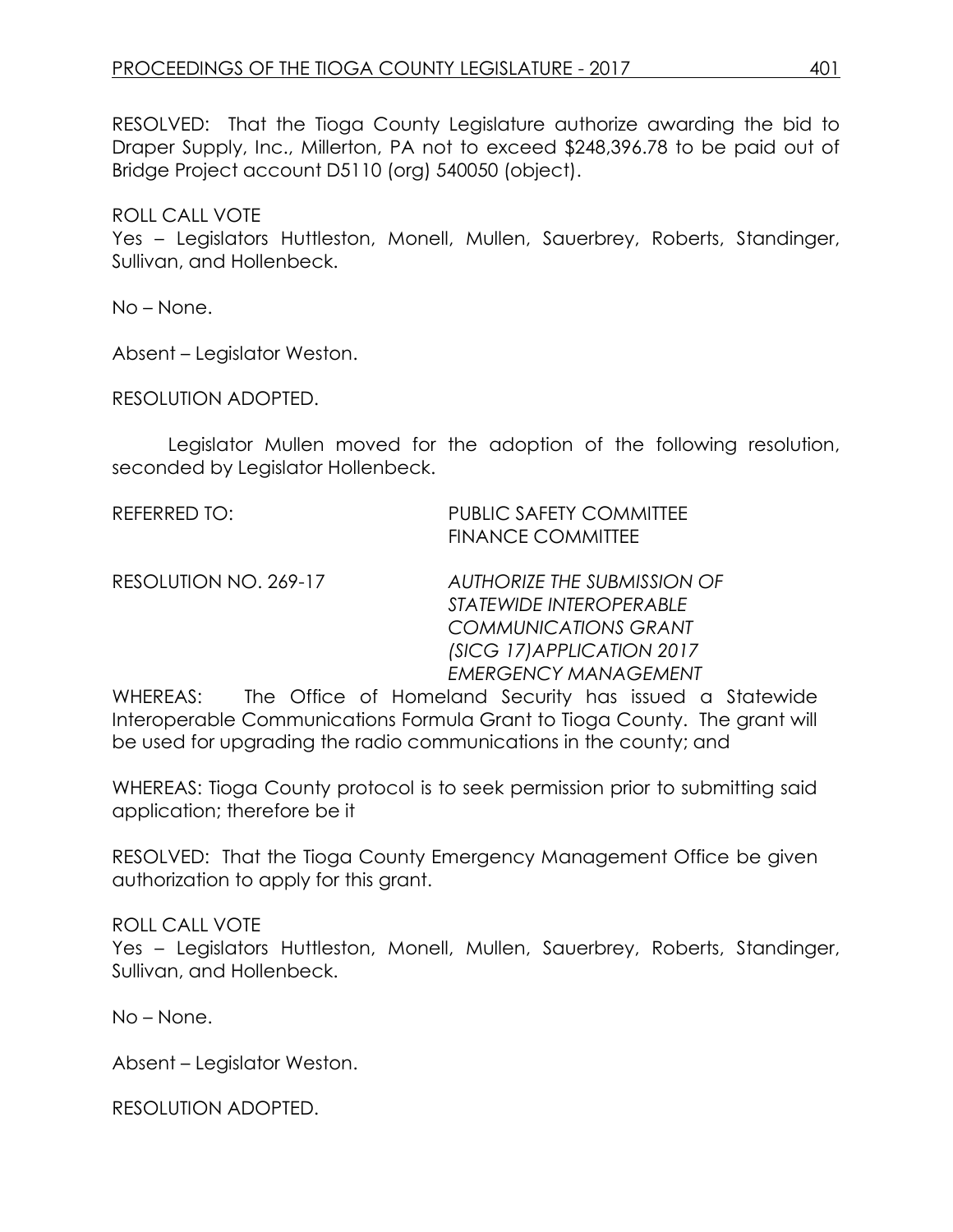Legislator Mullen moved for the adoption of the following resolution, seconded by Legislator Hollenbeck.

REFERRED TO: PUBLIC SAFETY COMMITTEE

RESOLUTION NO. 270-17 *AUTHORIZE THE SUBMISSION OF 2018 PSAP OPERATIONS GRANT APPLICATION*

WHEREAS: The NYS Office of Interoperable and Emergency Communications has announced 2018 PSAP (Public Safety Answering Point) Operations grant funding; and

WHEREAS: Applications for this grant are required to be submitted in November of 2017; and

WHEREAS: County Policy #47 requires that a resolution be approved before any such grant application be submitted; therefore be it

RESOLVED: That the Tioga County Sheriff's Office be authorized to submit the appropriate grant application for the purpose of securing this funding, and authorizes the Chair of the Legislature to sign such application.

ROLL CALL VOTE

Yes – Legislators Huttleston, Monell, Mullen, Sauerbrey, Roberts, Standinger, Sullivan, and Hollenbeck.

No – None.

Absent – Legislator Weston.

RESOLUTION ADOPTED.

Legislator Monell moved for the adoption of the following resolution, seconded by Legislator Mullen.

REFERRED TO: LEGISLATIVE WORKSESSION RESOLUTION NO. 271-17 *RESOLUTION URGING THE NEW YORK STATE CONGRESSIONAL DELEGATION TO PRESERVE THE FEDERAL INCOME TAX DEDUCTION FOR STATE AND LOCAL TAXES*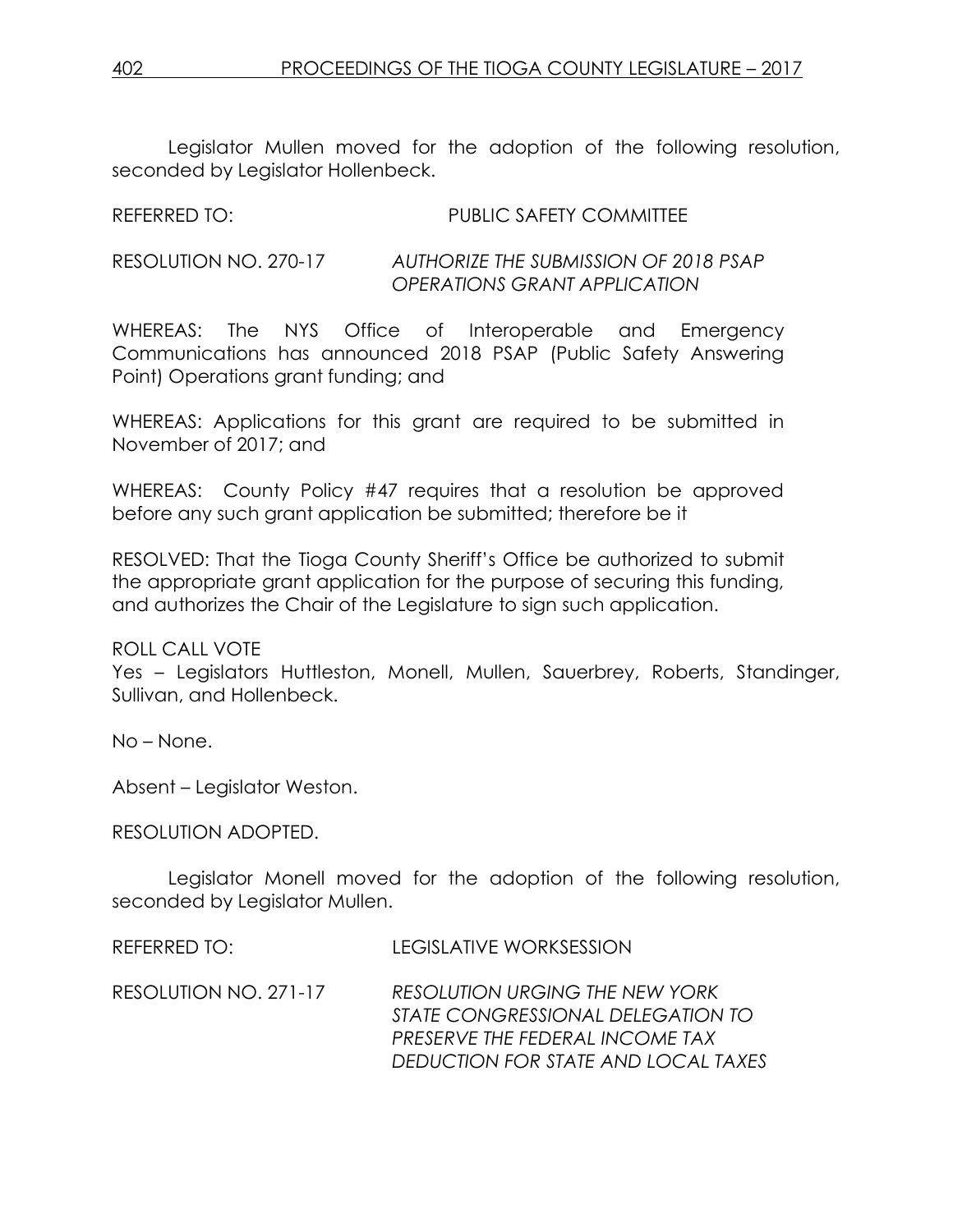WHEREAS: Congress is giving serious consideration to eliminating the federal income tax deduction for state and local taxes; and

WHEREAS: This deduction, which has been in place for more than 100 years, is heavily utilized by residents of our community and our state; and

WHEREAS: The state and local tax deduction is a fundamental principle of federalism and without it our residents would be faced with double taxation as they would be forced to pay federal income taxes on the taxes they pay to state and local governments; and

WHEREAS: This federal cost shift onto local governments would place extreme pressure on municipal budgets, including diminished revenue for essential local government investments, including public safety and public infrastructure; and

WHEREAS: Increased federal taxation and reduced municipal services will harm our local housing market, decrease home values and erode our local tax base; now therefore be it

RESOLVED: That Tioga County expresses its strong opposition to any tax reform proposal that would eliminate the State and Local Tax (SALT) Deduction and urges U.S. Congressional Representative Thomas Reed and Senator Fred Akshar to join us in publicly opposing any such proposal, and be it further

RESOLVED: That the Legislative Clerk is hereby authorized and directed to communicate the concerns of Tioga County by transmitting certified copies of this resolution to President Donald. J. Trump, United States Senate Majority Leader Mitch McConnell, United States Senate Minority Leader Charles Schumer, United States House of Representatives Speaker Paul Ryan, United States House of Representatives Minority Leader Nancy Pelosi, and the National Association of Counties.

ROLL CALL VOTE

Yes – Legislators Huttleston, Monell, Mullen, Sauerbrey, Roberts, Standinger and Hollenbeck.

No – Legislator Sullivan.

Absent – Legislator Weston.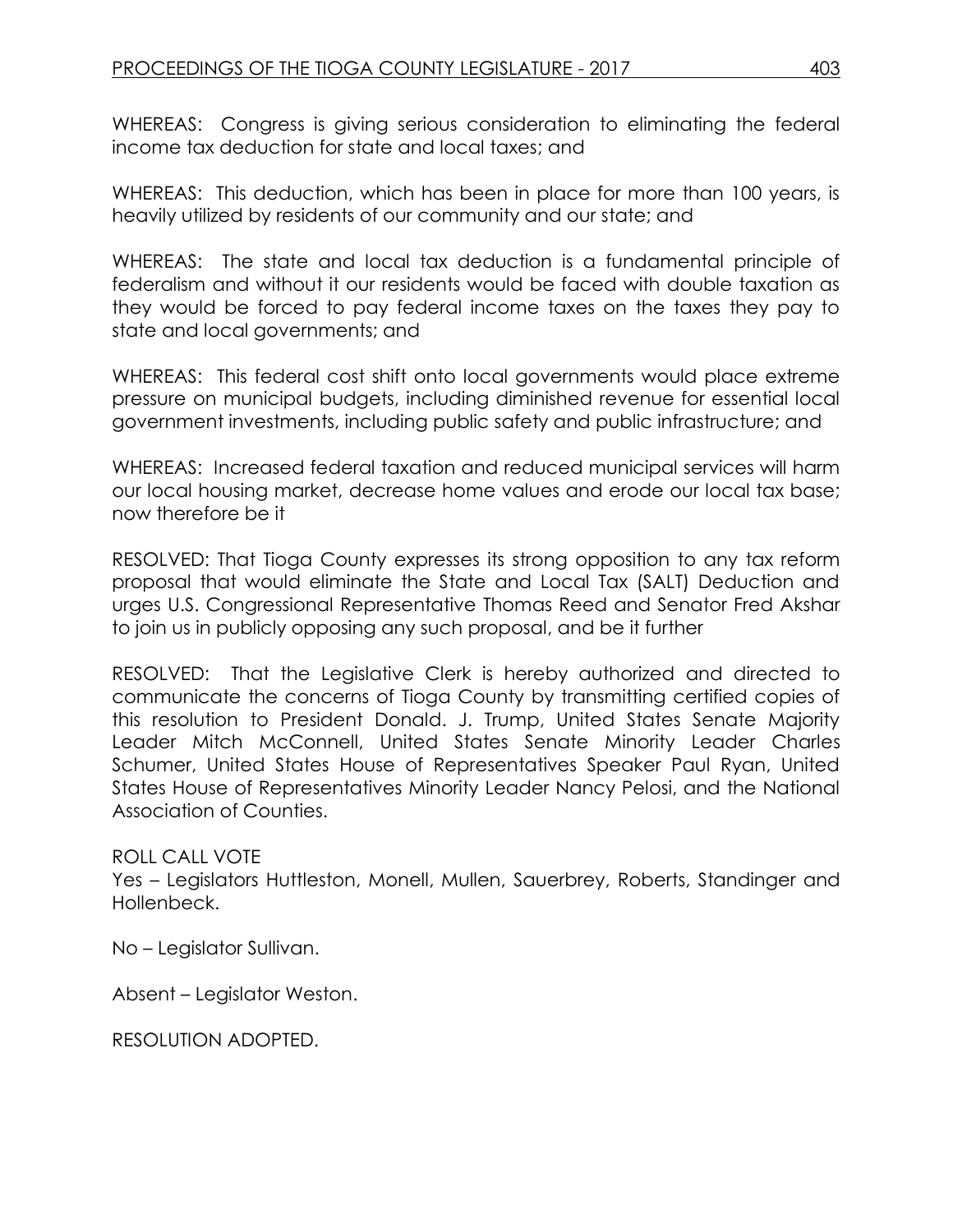Legislator Mullen moved for the adoption of the following resolution, seconded by Leaislator Monell.

REFERRED TO: FD&P COMMITTEE

RESOLUTION NO. 272-17 *DESIGNATION OF TIOGA COUNTY LOCAL DEVELOPMENT CORPORATION, D.B.A. TIOGA COUNTY TOURISM, AS AUTHORIZED TOURISM PROMOTION AGENCY FOR 2018*

WHEREAS: The Tioga County Local Development Corporation, d.b.a. the Tioga County Tourism Office, is the not-for-profit corporation that develops and implements a tourism promotion and marketing program for the county; and

WHEREAS: The Tioga County Tourism Office coordinates with the state in its tourism grants program; and

WHEREAS: The New York State tourism grants program is designed to encourage tourism promotion throughout the regions of New York State; and

WHEREAS: The guidelines for this local assistance program require counties to appoint an official Tourism Promotion Agency (TPA); therefore be it

RESOLVED: That the Tioga County Tourism Office be and hereby is designated by the Tioga County Legislature as their Tourism Promotion Agency for the 2018 budget year and authorized to make application for and receive grants on behalf of the county pursuant to the New York State Tourism Promotion Act.

ROLL CALL VOTE

Yes – Legislators Huttleston, Monell, Mullen, Sauerbrey, Roberts, Standinger, Sullivan, and Hollenbeck.

No – None.

Absent – Legislator Weston.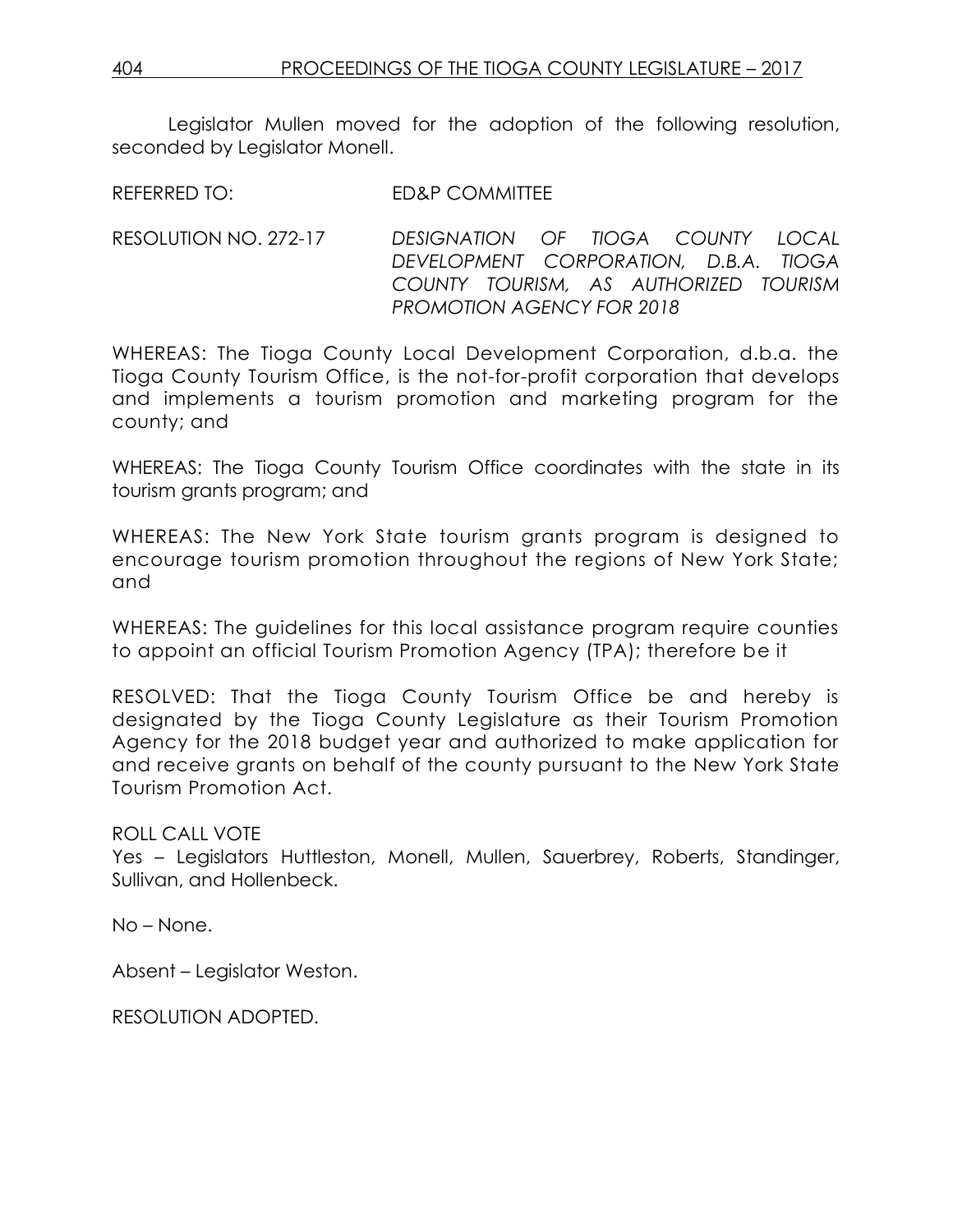Legislator Mullen moved for the adoption of the following resolution, seconded by Legislator Monell.

| REFERRED TO:          | PUBLIC SAFETY COMMITTEE<br><b>FINANCE COMMITTEE</b>                    |
|-----------------------|------------------------------------------------------------------------|
| RESOLUTION NO. 273-17 | AUTHORIZE 2018 CONTRACT EXTENSION<br>AMENDMENT FOR INMATE MEDICAL CARE |

WHEREAS: The Sheriff's Office contracts with Correctional Medical Care Inc. (CMC); CBH Medical, P.C., and; SM Dental, P.C. to provide medical care to the inmates of the Tioga County Jail; and

WHEREAS: The current contract will expire on December 31, 2017; and

WHEREAS: The Sheriff's Office is desirous to extend the current contract one additional year for an annual fee of \$614,289.96; and

WHEREAS: Funding for this contract will be appropriated in the 2018 budget and the Tioga County Attorney has approved the contract amendment; be it therefore

RESOLVED: That the Tioga County Legislature authorize the contract extension amendment for one year, beginning on January 1, 2018 and expiring on December 31, 2018.

#### ROLL CALL VOTE

Yes – Legislators Huttleston, Monell, Mullen, Sauerbrey, Roberts, Standinger, Sullivan, and Hollenbeck.

No – None.

Absent – Legislator Weston.

RESOLUTION ADOPTED.

Legislator Mullen moved for the adoption of the following resolution, seconded by Legislator Hollenbeck.

REFERRED TO: PUBLIC SAFETY COMMITTEE

RESOLUTION NO. 274–17 *AUTHORIZE CONTRACT BETWEEN TWIN TIER PATHOLOGY ASSOCIATES, PC, AND TIOGA COUNTY*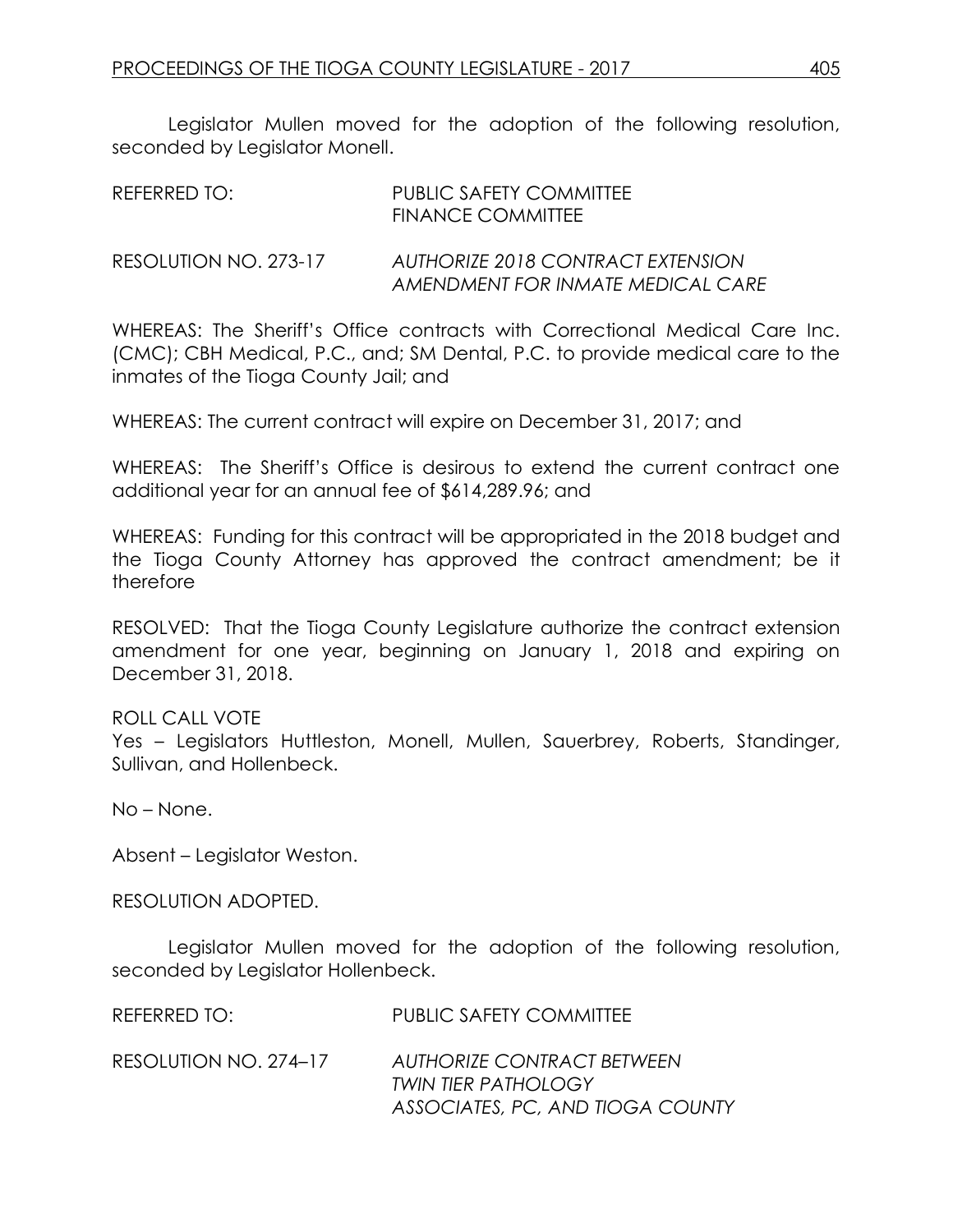WHEREAS: Beginning January 1, 2018 Twin Tier Pathology Associates, PC will provide services for autopsies, laboratory testing, x-rays, and use of morgue facilities for Tioga County; and

WHEREAS: The contract calls for \$875.00 to be paid to Pathologists and various other fees depending on tests, x-rays, etc. that are needed; therefore be it

RESOLVED: That the Tioga County Legislature authorizes the Tioga County Chair to sign a contract, upon approval of the County Attorney, with Twin Tier Pathology Associates, PC for services rendered to Tioga County at the costs listed above and for a term of 1/1/18 through 12/31/18.

#### ROLL CALL VOTE

Yes – Legislators Huttleston, Monell, Mullen, Sauerbrey, Roberts, Standinger, Sullivan, and Hollenbeck.

No – None.

Absent – Legislator Weston.

RESOLUTION ADOPTED.

Legislator Standinger moved for the adoption of the following resolution, seconded by Legislator Sullivan.

REFERRED TO: HEALTH & HUMAN SERVICES COMMITTEE

RESOLUTION NO. 275–17 *APPOINT MEMBERS TO YOUTH BOARD YOUTH BUREAU*

WHEREAS: The Tioga County Youth Board is organized as an advisory body to the Tioga County Youth Bureau; and

WHEREAS: The purpose of the Youth Board is to carry out the provision of Section 95 of the General Municipal Law of the State of New York and Resolution No. 140 of 1981 of the Tioga County Legislature; and

WHEREAS: The Tioga County Youth Board Bylaws provides for representatives to the Youth Board be appointed by the County Legislature; and

WHEREAS: The County Legislature previously appointed members to the Youth Board under Resolution No. 224-17 and vacancies exist; now therefore be it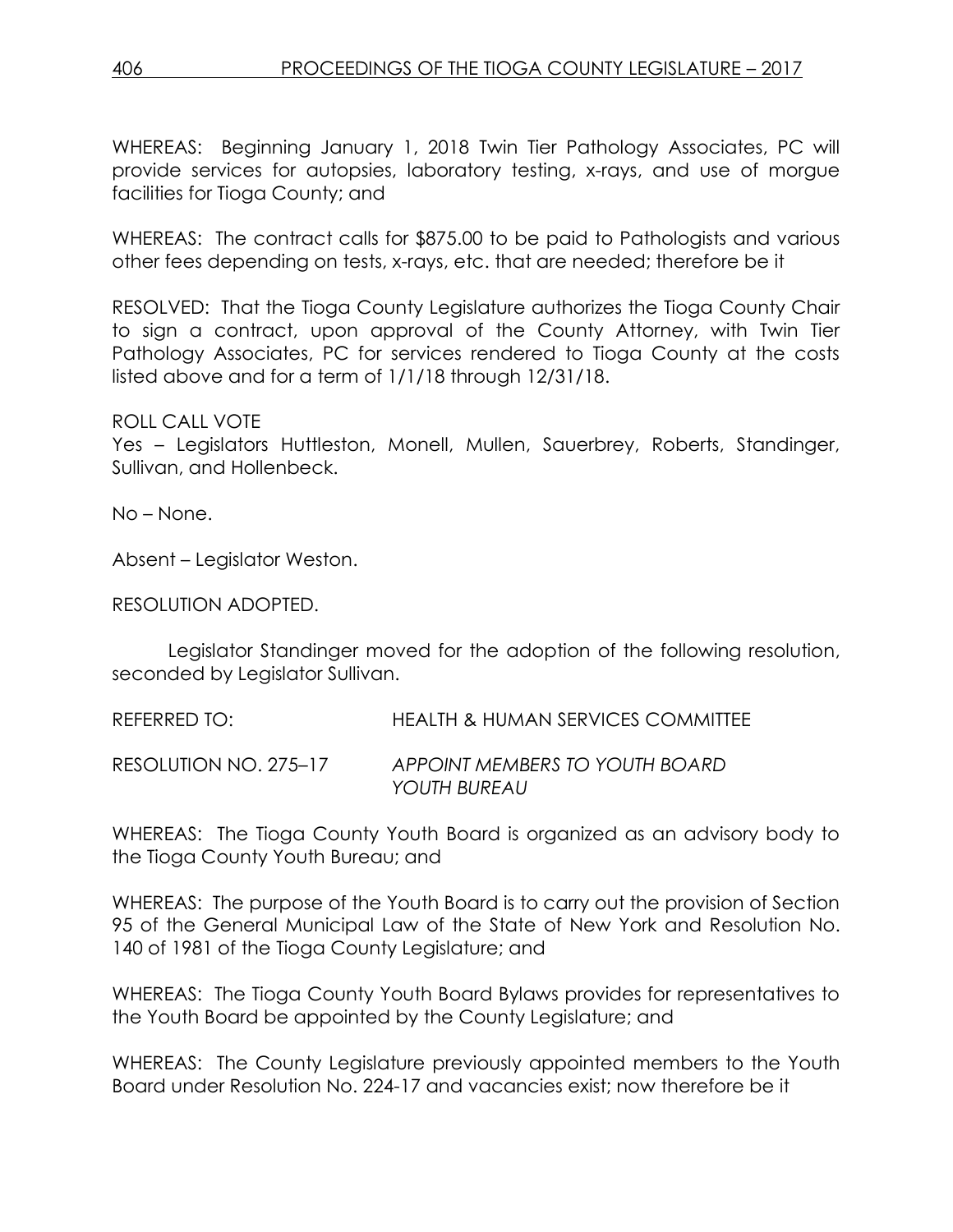RESOLVED: That the following listed representatives be appointed as members of the Tioga County Youth Board with the corresponding term of office consistent with the requirement of staggered rotation.

 TERM Michael Patitucci (Replacing Carter Bryce Jackson) 11/01/17 - 12/31/20 Ryleigh Clark (Replacing Zack Baker) 11/01/17 – 12/31/20

ROLL CALL VOTE

Yes – Legislators Huttleston, Monell, Mullen, Sauerbrey, Roberts, Standinger, Sullivan, and Hollenbeck.

No – None.

Absent – Legislator Weston.

RESOLUTION ADOPTED.

Legislator Sullivan moved for the adoption of the following resolution, seconded by Legislator Monell.

REFERRED TO: ADMINISTRATIVE SERVICES COMMITTEE

RESOLUTION NO. 276-17 *ADOPT STATE EQUALIZATION REPORTS*

RESOLVED: That the State Equalization Reports for County Tax be and the same hereby are approved, and that the County tax rates be the rates used in computing taxes in the several Towns.

ROLL CALL VOTE

Yes – Legislators Huttleston, Monell, Mullen, Sauerbrey, Roberts, Standinger, Sullivan, and Hollenbeck.

No – None.

Absent – Legislator Weston.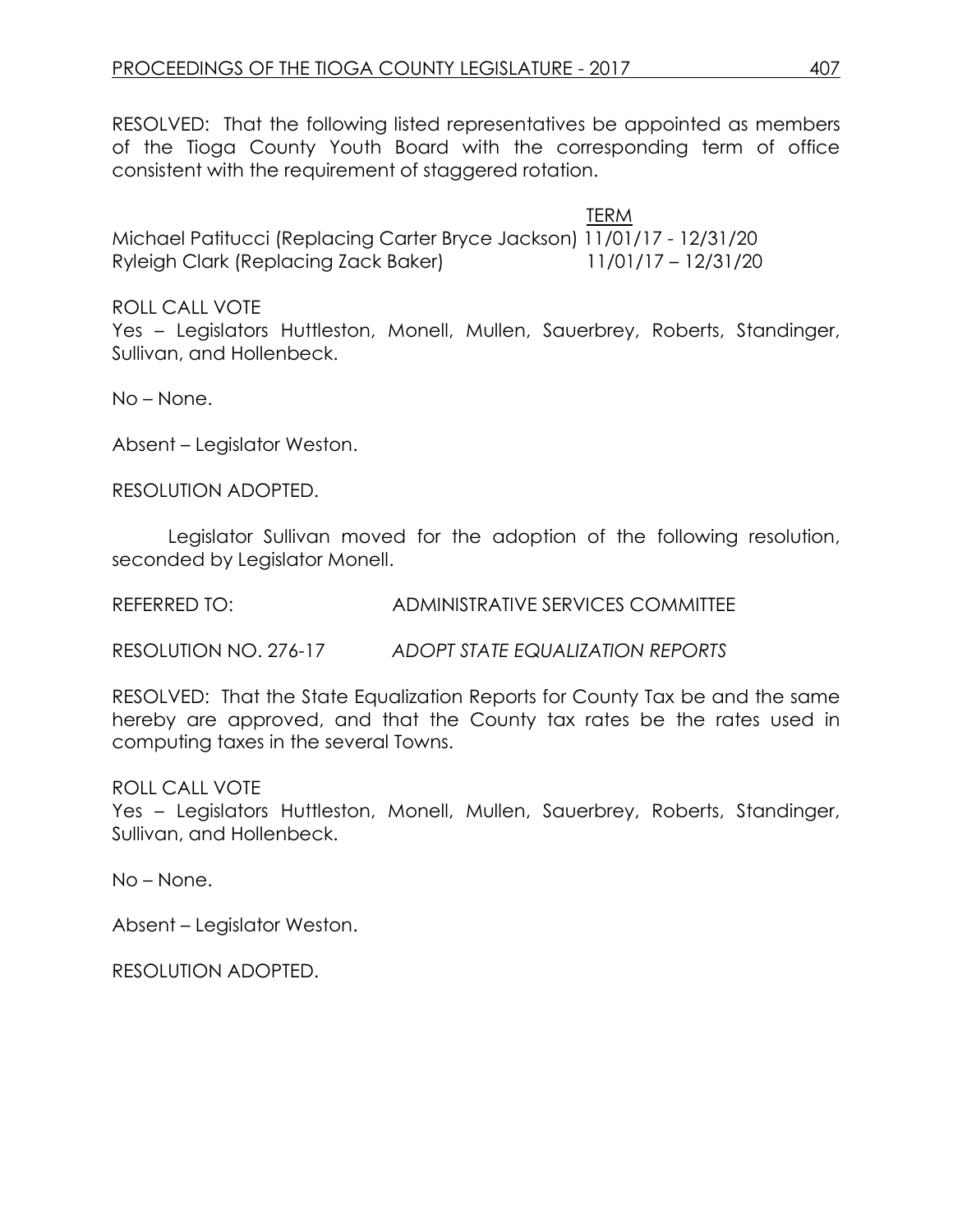Legislator Sullivan moved for the adoption of the following resolution, seconded by Legislator Monell.

REFERRED TO: ADMINISTRATIVE SERVICES

RESOLUTION NO: 277-17 *MORTGAGE TAX DISTRIBUTION*

RESOLVED: That the mortgage tax report for the period April 1, 2017 to September 30, 2017 be and it hereby is accepted; further

RESOLVED: That the County Treasurer be authorized and directed to pay to the Supervisors of the several Towns and the Treasurers of the several Villages the amounts apportioned to them as follows:

| Barton (Town)           | \$20,898.39  |
|-------------------------|--------------|
| Berkshire (Town)        | 6,211.76     |
| Candor (Town)           | 23,378.33    |
| Candor (Village)        | 148.28       |
| Newark Valley (Town)    | 5,811.99     |
| Newark Valley (Village) | 2,564.90     |
| Nichols (Town)          | 9,825.76     |
| Nichols (Village)       | 2,236.98     |
| Owego (Town)            | 107,484.84   |
| Owego (Village)         | 9.096.20     |
| Richford (Town)         | 6,896.17     |
| Spencer (Town)          | 15,138.59    |
| Spencer (Village)       | 2,668.70     |
| Tioga (Town)            | 18,868.79    |
| Waverly (Village)       | 15,730.46    |
|                         | \$246,960.14 |

#### ROLL CALL VOTE

Yes – Legislators Huttleston, Monell, Mullen, Sauerbrey, Roberts, Standinger, Sullivan, and Hollenbeck.

No – None.

Absent – Legislator Weston.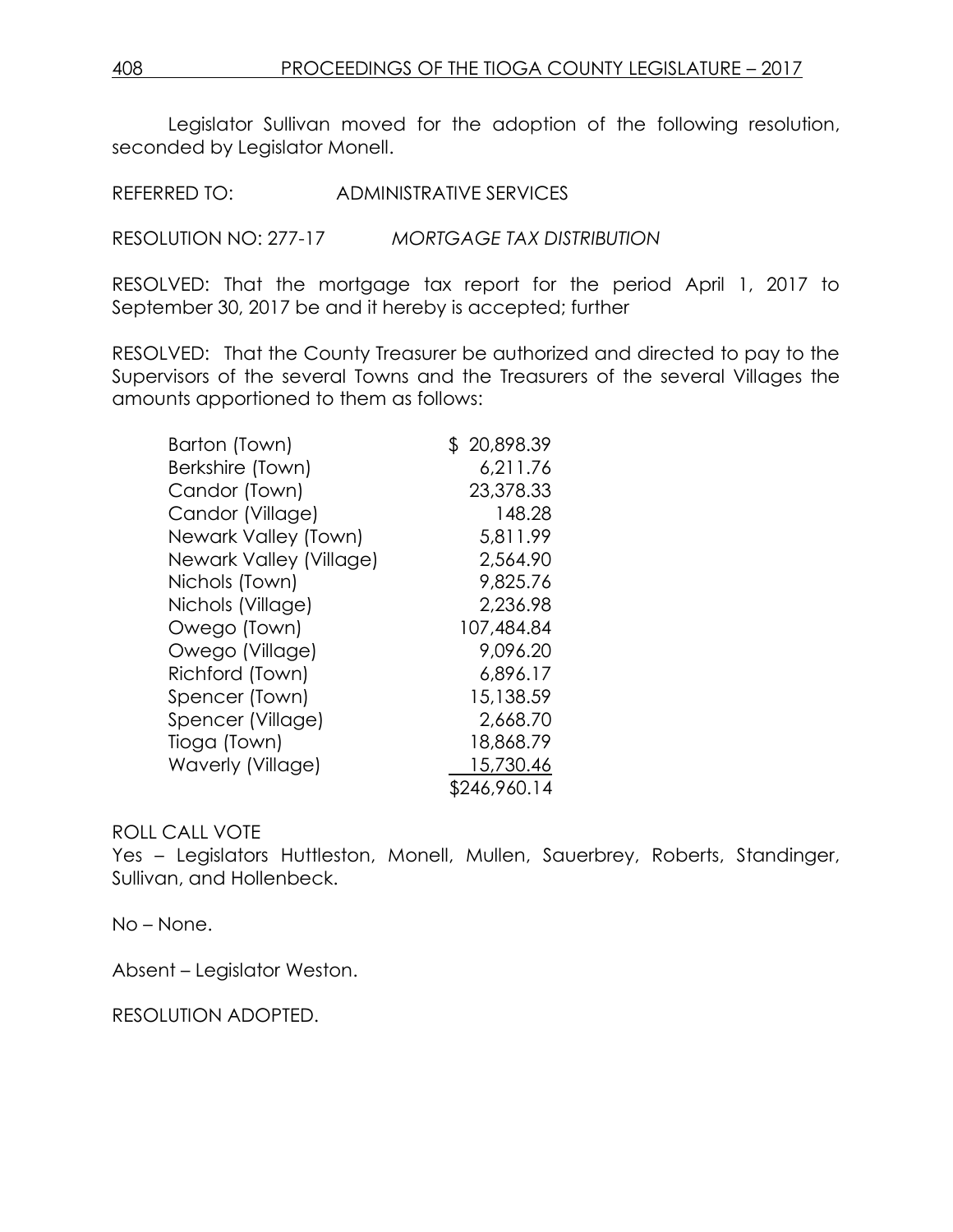Legislator Monell moved for the adoption of the following resolution, seconded by Legislator Standinger.

| <b>REFERRED TO:</b> | <b>FINANCE/LEGAL COMMITTEE</b> |
|---------------------|--------------------------------|
|                     |                                |

#### RESOLUTION NO. 278-17 *AUTHORIZE THE SALE OF COUNTY OWNED PROPERTY LOCATED IN THE VILLAGE OF CANDOR TO CHAD ROSE & ATHENA HOLLARD*

WHEREAS: Property located in the Village of Candor assessed to William McAvoy, identified as Tax Map number 61.09-1-5, parcel number 274, owes 2015, 2016 & 2017 taxes and is past the last date of redemption; and

WHEREAS: Brandon S. Baird was the closing bidder with \$4,600 deposit paid at the Foreclosure Auction held on August 10, 2017 and has defaulted by not appearing at closing with forfeiture of the \$4,600 and the second bidder passed on buying said property; and

WHEREAS: The Treasurer has held a Public Auction on November 1, 2017 and the winning bidder is Chad Rose & Athena Hollard, hereby making an offer to purchase said property for \$500, "as is", thereby placing the property back on the tax rolls; be it therefore

RESOLVED: That the County rescinds its previous resolution to sell said property to Brandon S. Baird, the closing bidder with \$4,600, paid at the Foreclosure Auction held on August 10, 2017, by Default of Appearance at closing, with forfeiture of the \$4,600; and be it further

RESOLVED: That the Chair of the Tioga County Legislature be and hereby is authorized to sign and record on receipt of \$500 and recording costs, a Quit Claim Deed conveying the property assessed to William McAvoy located in the Village of Candor identified on the Village of Candor Tax Map as number 61.09- 1-5, parcel number 274, to Chad Rose & Athena Hollard and/or assigns.

#### ROLL CALL VOTE

Yes – Legislators Huttleston, Monell, Mullen, Sauerbrey, Roberts, Standinger, Sullivan, and Hollenbeck.

No – None.

Absent – Legislator Weston.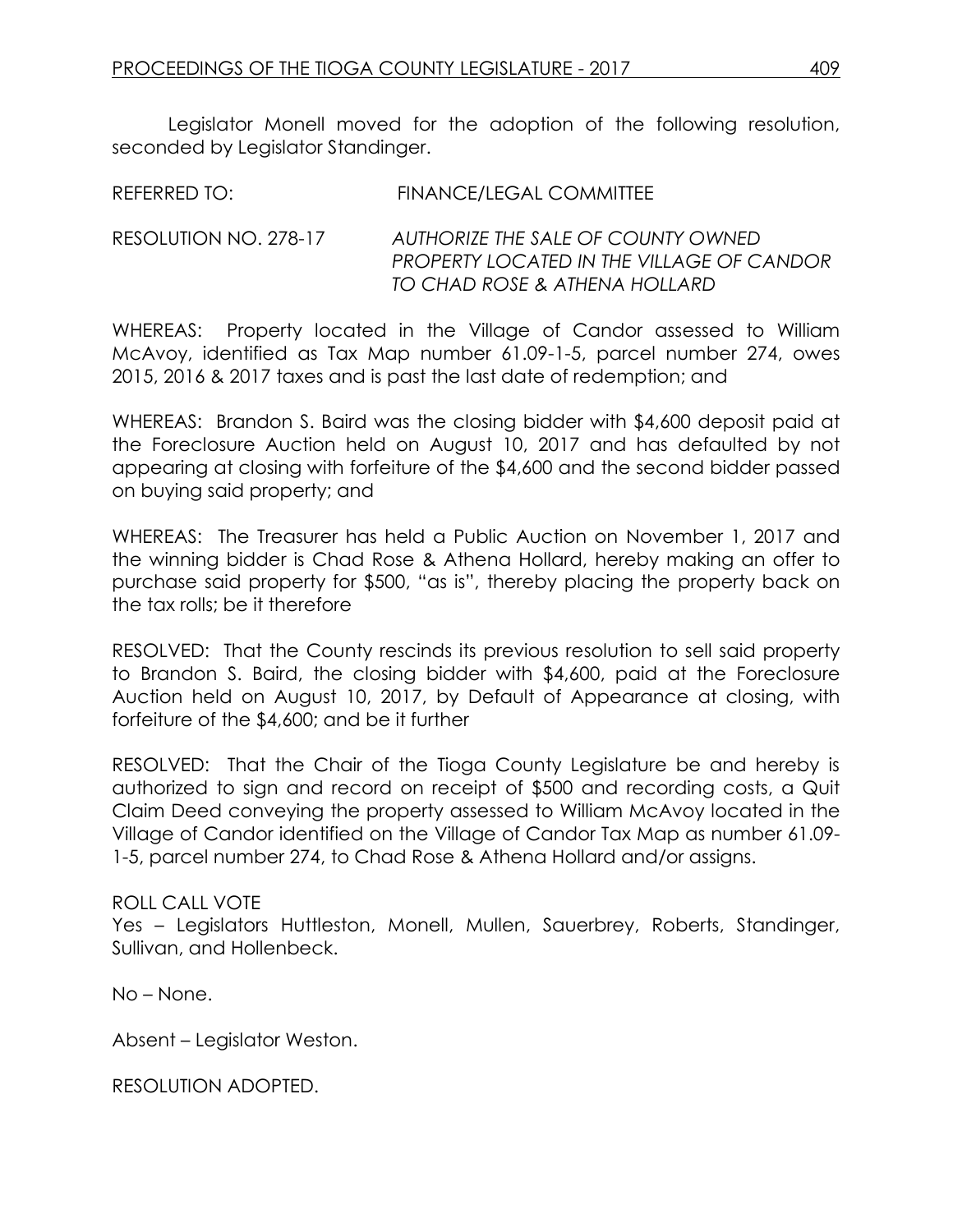Legislator Monell moved for the adoption of the following resolution, seconded by Legislator Hollenbeck.

| <b>FINANCE/LEGAL COMMITTEE</b><br>REFERRED TO: |  |
|------------------------------------------------|--|
|------------------------------------------------|--|

RESOLUTION NO. 279-17 *AUTHORIZE THE SALE OF COUNTY OWNED PROPERTY LOCATED IN THE TOWN OF CANDOR TO THOMAS D. DARPINO & DEBORAH A. DARPINO*

WHEREAS: Property located in the Town of Candor assessed to Harold R. Vrabel, identified as Tax Map number 62.00-1-17.111, parcel number 610, owes 2015, 2016 & 2017 taxes and is past the last date of redemption; and

WHEREAS: Anthony Huizinga was the closing bidder with \$7,100 deposit paid at the Foreclosure Auction held on August 10, 2017 and has defaulted by not appearing at closing with forfeiture of the \$7,100 and the second bidder passed on buying said property; and

WHEREAS: The Treasurer has held a Public Auction on November 1, 2017 and the winning bidder is Thomas D. Darpino & Deborah A. Darpino hereby making an offer to purchase said property for \$45,000, "as is", thereby placing the property back on the tax rolls; be it therefore

RESOLVED: That the County rescinds its previous resolution to sell said property to Anthony Huizinga, the closing bidder with \$7,100, paid at the Foreclosure Auction held on August 10, 2017, by Default of Appearance at closing, with forfeiture of the \$7,100; and be it further

RESOLVED: That the Chair of the Tioga County Legislature be and hereby is authorized to sign and record on receipt of \$45,000 and recording costs, a Quit Claim Deed conveying the property assessed to Harold R. Vrabel located in the Town of Candor identified on the Town of Candor Tax Map as number 62.00-1- 17.111, parcel number 610, to Thomas D. Darpino & Deborah A. Darpino and/or assigns.

## ROLL CALL VOTE

Yes – Legislators Huttleston, Monell, Mullen, Sauerbrey, Roberts, Standinger, Sullivan, and Hollenbeck.

No – None.

Absent – Legislator Weston.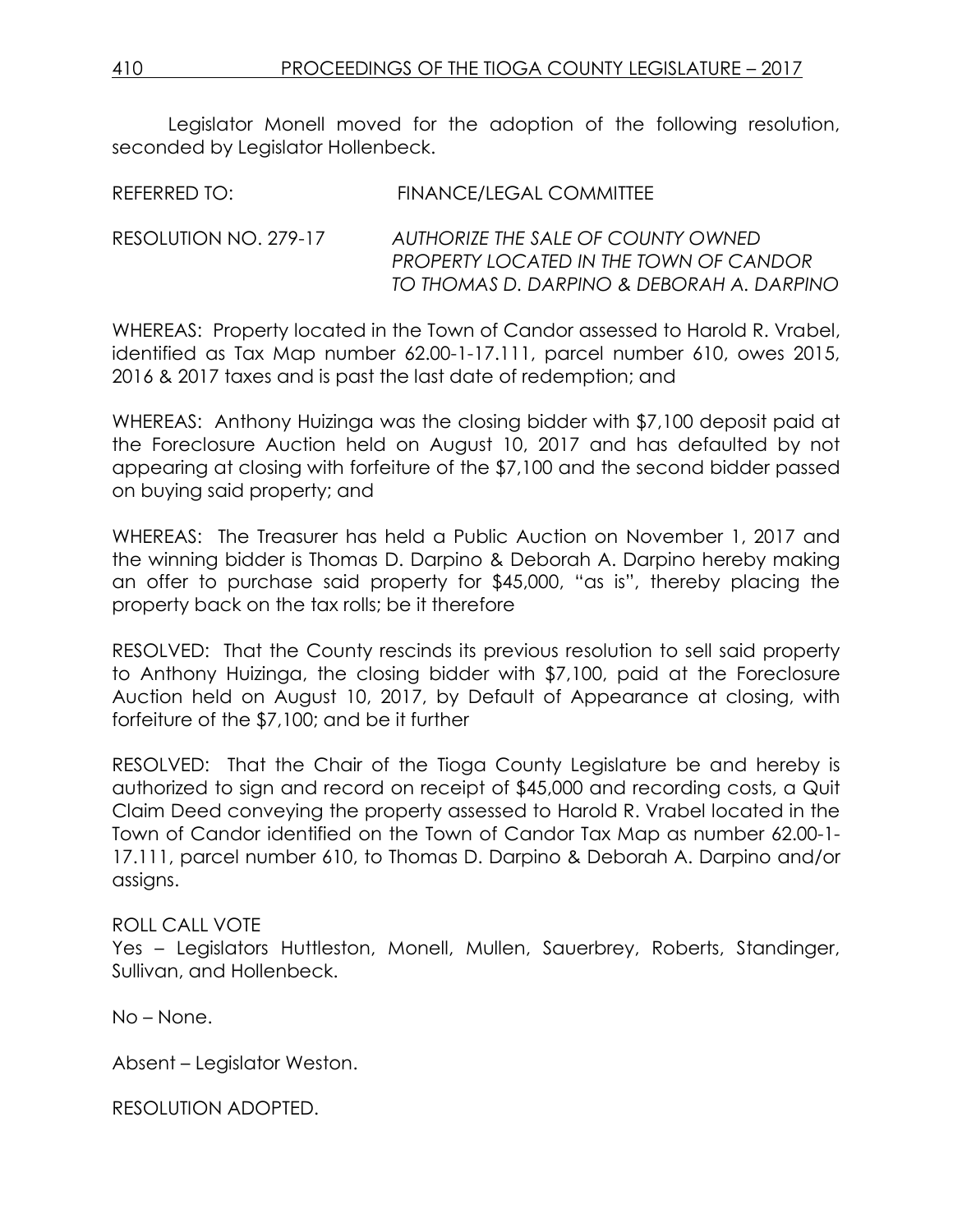Legislator Hollenbeck moved for the adoption of the following resolution, seconded by Legislator Monell.

| REFERRED TO:          | PERSONNEL COMMITTEE<br><b>LEGISLATIVE WORKSESSION</b>                                                                          |
|-----------------------|--------------------------------------------------------------------------------------------------------------------------------|
| RESOLUTION NO. 280-17 | AMEND EMPLOYEE HANDBOOK SECTION IV<br>PERSONNEL RULES, SUBSECTION C:<br>"ORIENTATION/EXIT<br>INTERVIEW/RECRUITMENT/RETIREMENT" |

WHEREAS: The eligibility criteria in Section IV.B of the Orientation /Exit Interview/Recruitment/Retirement policy was established prior to the adoption of the 25 year retirement plan for Corrections Officers and Deputy Sheriff's; and

WHEREAS: As currently written, someone retiring with 25 years of service under The Special Plan would not necessarily qualify to carry health insurance into retirement due to the age criteria; and

WHEREAS: It is not the County's intention to preclude the Correction and Road Patrol staff from carrying health insurance into retirement; therefore be it

RESOLVED: That paragraph B.1 of the policy be replaced with the following:

"Any full-time employee, elected official or Legislator who retires from Tioga County directly into the NYS Employee and Local Retirement System shall be entitled to a health insurance benefit in accordance with the following criteria:";

and be it further

RESOLVED: That the remainder of the policy is unchanged.

ROLL CALL VOTE

Yes – Legislators Huttleston, Monell, Mullen, Sauerbrey, Roberts, Standinger, Sullivan, and Hollenbeck.

No – None.

Absent – Legislator Weston.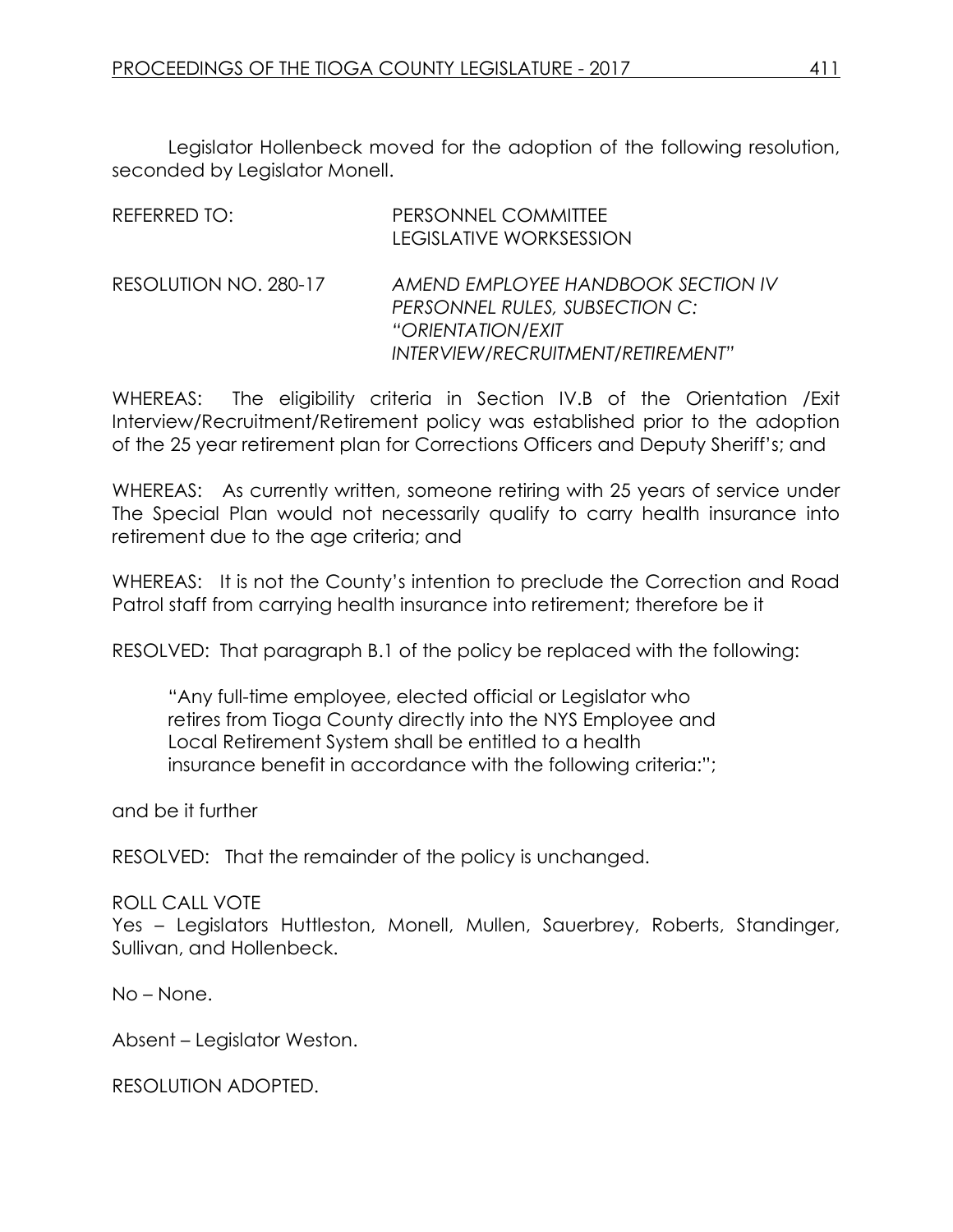Legislator Hollenbeck moved for the adoption of the following resolution, seconded by Legislator Standinger.

| REFERRED TO: | PERSONNEL COMMITTEE |
|--------------|---------------------|
|              |                     |

RESOLUTION NO. 281-17 *AMEND RESOLUTION 176-94 MEDICARE REIMBURSEMENT*

WHEREAS: Current eligible retirees receive reimbursement of their Medicare Part B premiums; and

WHEREAS: In recent years, Medicare has established different premiums based on different qualifying criteria, making administration of the reimbursement program far more challenging; and

WHEREAS: The County is interested in honoring the commitment to provide the reimbursement but needs to find a way to streamline the process; therefore be it

RESOLVED: That effective February 1, 2018 – January 31, 2021, the amount current eligible retirees will receive as reimbursement shall be the average of all 2017 rates indicated by Medicare, which is \$115; and be it further

RESOLVED: That said average rate shall be reviewed every 3 years for possible adjustment; and be it further

RESOLVED: That this resolution shall amend Resolution 176-94 only as to the Medicare reimbursement portion of said Resolution.

## ROLL CALL VOTE

Yes – Legislators Huttleston, Monell, Mullen, Sauerbrey, Roberts, Standinger, Sullivan, and Hollenbeck.

No – None.

Absent – Legislator Weston.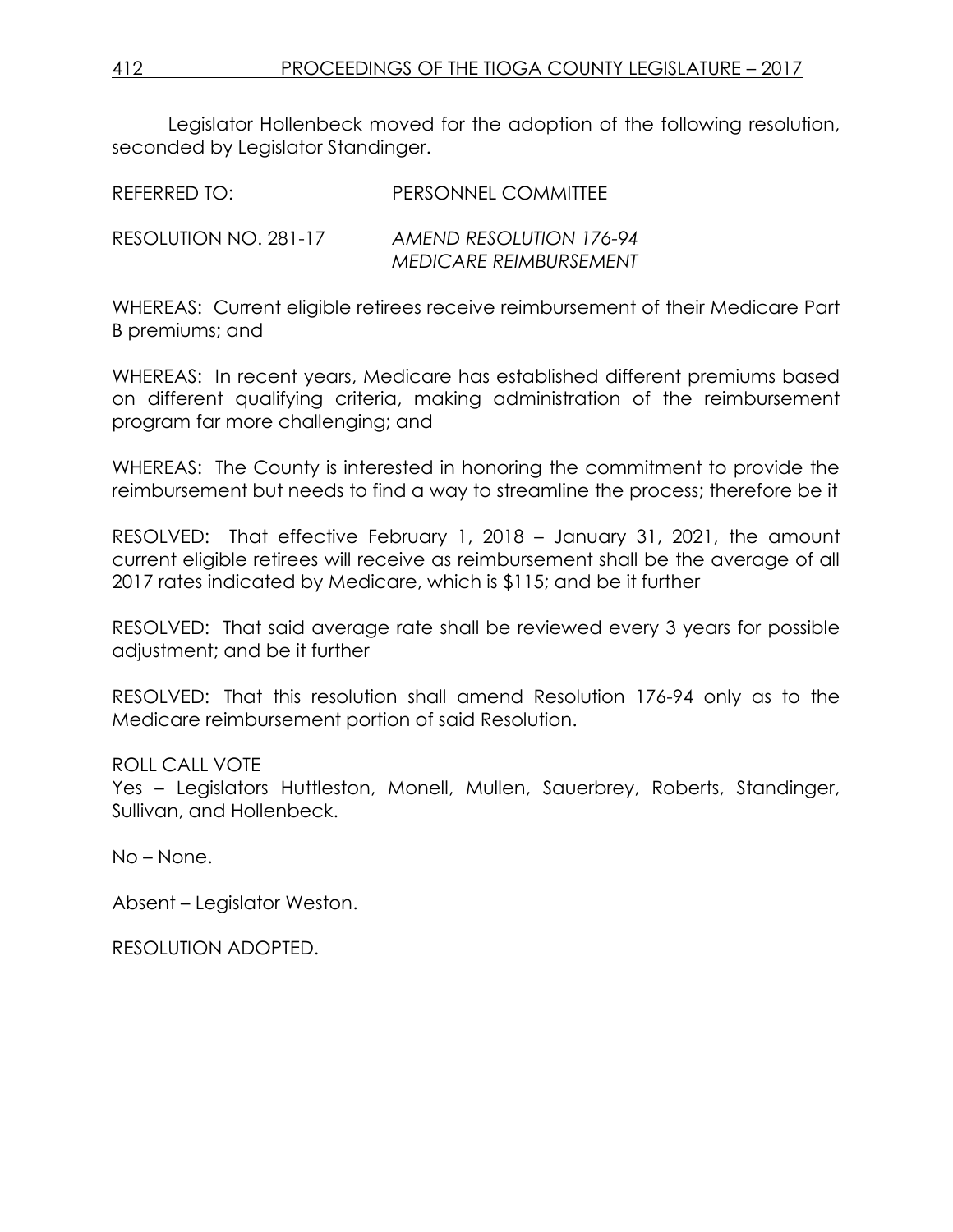Legislator Mullen moved for the adoption of the following resolution, seconded by Legislator Hollenbeck.

| REFERRED TO:          | LEGAL/FINANCE COMMITTEE<br>PERSONNEL COMMITTEE                                                   |
|-----------------------|--------------------------------------------------------------------------------------------------|
| RESOLUTION NO. 282-17 | <b>RATIFY COLLECTIVE BARGAINING AGREEMENT</b><br>AND ADOPT 20-YEAR RETIREMENT PLAN FOR<br>TCI FA |

WHEREAS: Tioga County and the Tioga County Law Enforcement Association (TCLEA) have been negotiating a successor agreement to the 2013/2014 binding arbitration award; and

WHEREAS: The parties have reached agreement on a contract for the period of 2015-2020; and

WHEREAS: The TCLEA members ratified the agreement at a vote on October 26, 2017; and

WHEREAS: The agreement includes adoption of a 20-Year Retirement Plan referred to as 553(b) and in order to officially adopt this Plan the County Legislature must pass a resolution declaring such; therefore be it

RESOLVED: That the County Legislature hereby ratifies the 2015-2020 collective bargaining agreement and as such adopts the Retirement Plans known as 552, 553 and 553(b) under Article 14B, effective December 1, 2017, and be it further

RESOLVED: That the Chair of the Legislature, along with the Sheriff, is hereby authorized to sign the Agreement as a joint employer; and be it further

RESOLVED: That the Tioga County Legislature does hereby agree to implement the funds necessary to carry out the terms and provisions of said contract.

Legislator Mullen spoke. "I would like to just say that in this contract negotiations that the Sheriff's Deputies Union and the members of the Legislature that were on the committee came together and put together I believe a very good contract for the benefit of all that were involved, and I especially want to thank Bethany O'Rourke our Personnel Director for the tremendous job that she did on that effort."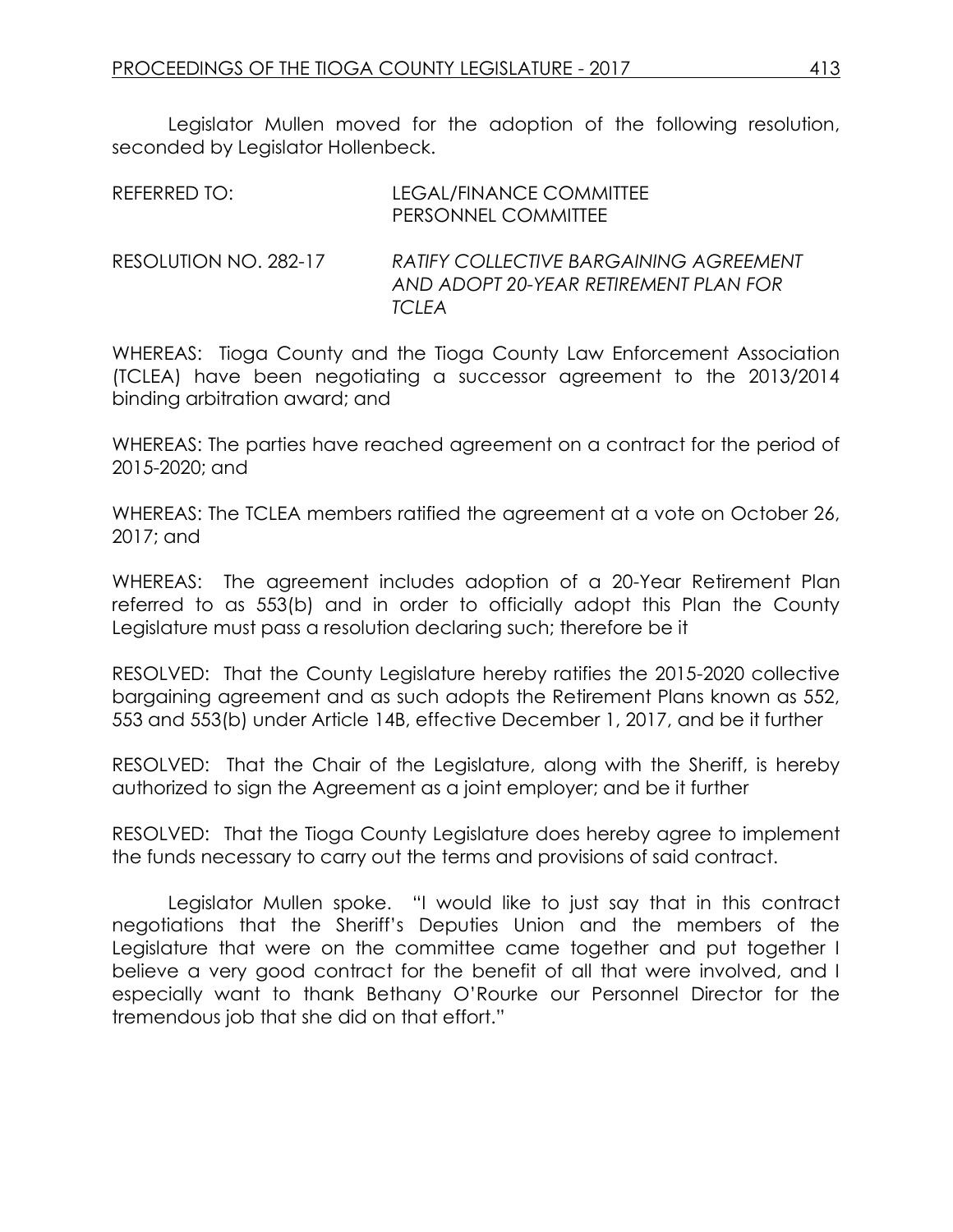Yes – Legislators Huttleston, Monell, Mullen, Sauerbrey, Roberts, Standinger, Sullivan, and Hollenbeck.

No – None.

Absent – Legislator Weston.

RESOLUTION ADOPTED.

Legislator Mullen moved for the adoption of the following resolution, seconded by Legislator Hollenbeck.

| REFERRED TO:          | PUBLIC SAFETY COMMITTEE<br>PERSONNEL COMMITTEE          |
|-----------------------|---------------------------------------------------------|
| RESOLUTION NO. 283-17 | AUTHORIZE 2018 CONTRACTS WITH SADD<br>SCHOOL ASSOCIATES |

WHEREAS: It is the desire of the STOP DWI Program to arrange five contracts with SADD School Associates which are defined as Independent contractors not entitled to County Employee benefits; and

WHEREAS: It is the desire to contract with the following five SADD School Associates for the calendar year 2018; Aria French to serve the Candor School District; Matthew Cicchetti to serve the Newark Valley School District; Joan Beck to serve the Owego Apalachin School District; Britney Elsey to serve the Spencer Van Etten School District, and Janice Barto to serve the Tioga Central School District; and

WHEREAS: Each SADD School Associate will be compensated \$100 each month for the ten months of the school year, but will not exceed \$1,000 for the year; and

WHEREAS: The Tioga County Attorney has approved the agreement that defines the rights and responsibilities of all the parties involved and outlines the compensation to be paid to the STOP DWI School Associates; therefore be it

RESOLVED: That these contracts for SADD School Associates be authorized for the 2018 calendar year.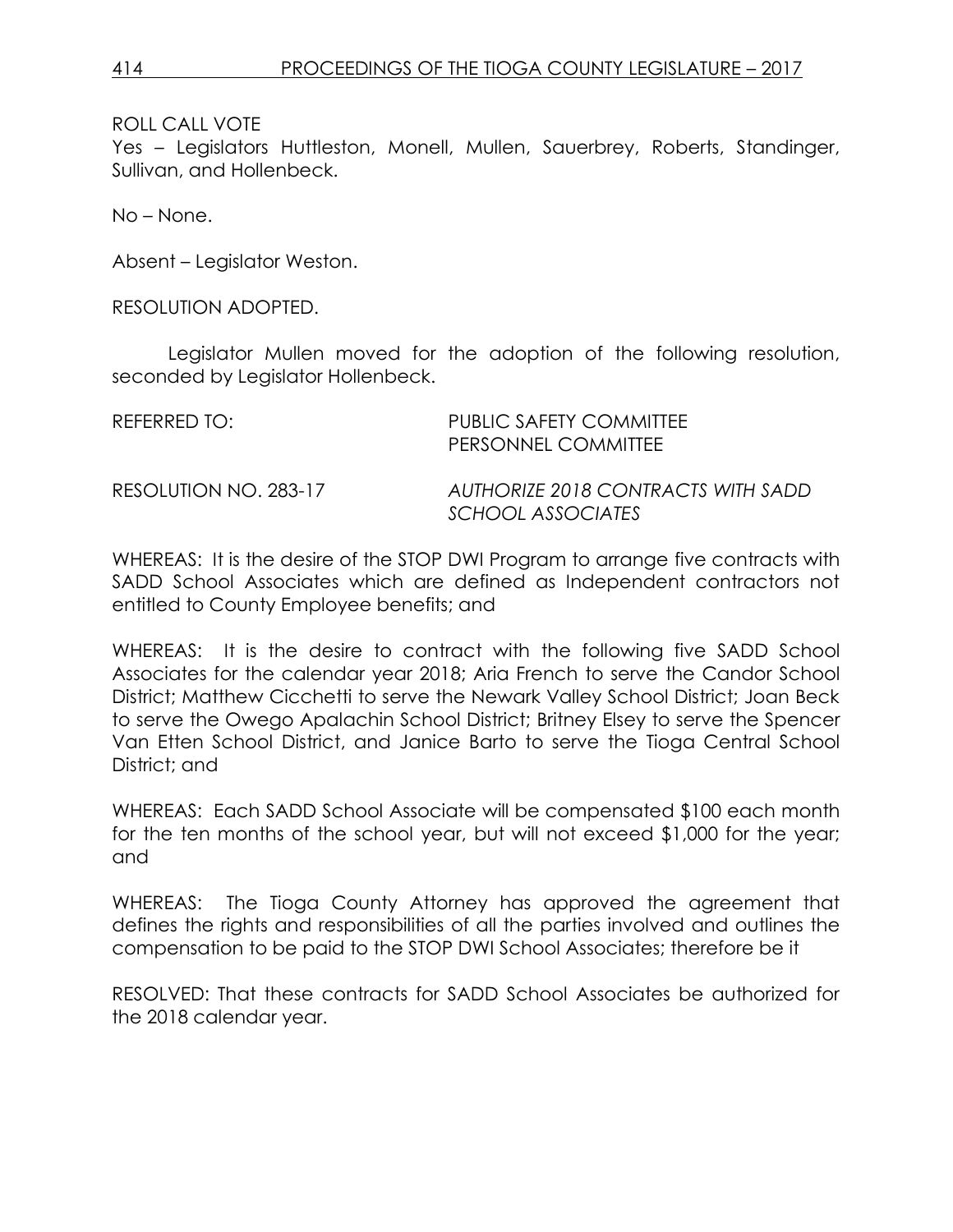Yes – Legislators Huttleston, Monell, Mullen, Sauerbrey, Roberts, Standinger, Sullivan, and Hollenbeck.

No – None.

Absent – Legislator Weston.

RESOLUTION ADOPTED.

Legislator Monell made a motion to have the following late-filed resolutions considered, seconded by Legislator Hollenbeck and carried.

Legislator Roberts moved for the adoption of the following resolution, seconded by Legislator Sullivan.

| REFERRED TO:          | PUBLIC WORKS COMMITTEE<br>PERSONNEL COMMITTEE              |
|-----------------------|------------------------------------------------------------|
| RESOLUTION NO. 284-17 | <b>AUTHORIZE POSITION RECLASSIFICATION</b><br>PUBLIC WORKS |

WHEREAS: Legislative approval is required for position reclassification; and

WHEREAS: On September 26, 2017, the Personnel Department received a position description questionnaire from Keith French, Maintenance Mechanic I (CSEA grade 5, \$16.088/hr), who works within the Building and Grounds unit of the Public Works Department; and

WHEREAS: A desk audit resulted and involved the review of work tasks performed by Mr. French in comparison to the Maintenance Mechanic classification levels; and

WHEREAS: Due to the type of work assigned to and performed by Mr. French which routinely involves two skill trades, the Personnel Officer has determined justification exists to classify Mr. French as a Maintenance Mechanic II (CSEA grade 4, \$16.768/hr); therefore be it

RESOLVED: That the Tioga County Legislature authorizes the reclassification of the Maintenance Mechanic I position currently filled by Keith French to Maintenance Mechanic II and that Mr. French shall receive an increase of \$0.68 to his current hourly rate effective retroactive to September 26, 2017.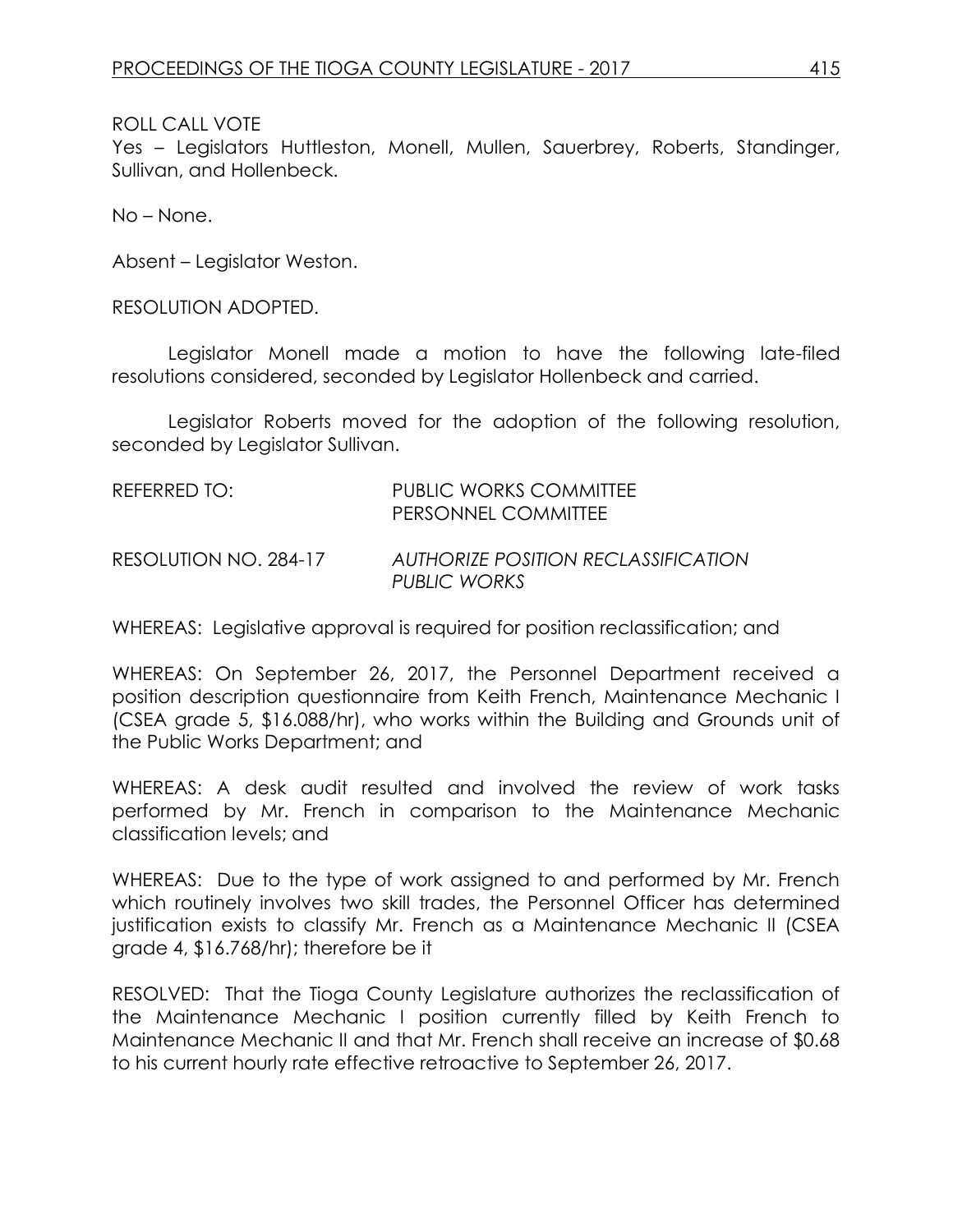Yes – Legislators Huttleston, Monell, Mullen, Sauerbrey, Roberts, Standinger, Sullivan, and Hollenbeck.

No – None.

Absent – Legislator Weston.

RESOLUTION ADOPTED.

Legislator Hollenbeck moved for the adoption of the following resolution, seconded by Legislator Monell.

| REFERRED TO:          | PERSONNEL COMMITTEE<br><b>FINANCE COMMITTEE</b> |
|-----------------------|-------------------------------------------------|
| RESOLUTION NO. 285-17 | AUTHORIZE APPOINTMENT OF<br><b>ACCOUNTANT</b>   |
|                       | <b>TREASURER'S OFFICE</b>                       |

WHEREAS: Legislative approval is required for any appointment to a non-union position within Tioga County; and

WHEREAS: The position of Accountant became vacant on September 29, 2017, within the Treasurer's Office; and

WHEREAS: The Treasurer has conducted a recruitment search and has identified a qualified candidate; therefore be it

RESOLVED: That Jackson Bailey is hereby provisionally appointed to the title of Accountant, pending successful completion of civil service examination requirements, at an annual, non-union salary of \$45,000 effective November 27, 2017; and be it further

RESOLVED: In accordance with Section IV(k) of the Tioga County Employee Handbook, Mr. Bailey shall not receive a salary increase on January 1, 2018, and instead will be evaluated after six (6) months in order to determine if eligible for a salary increase at that time.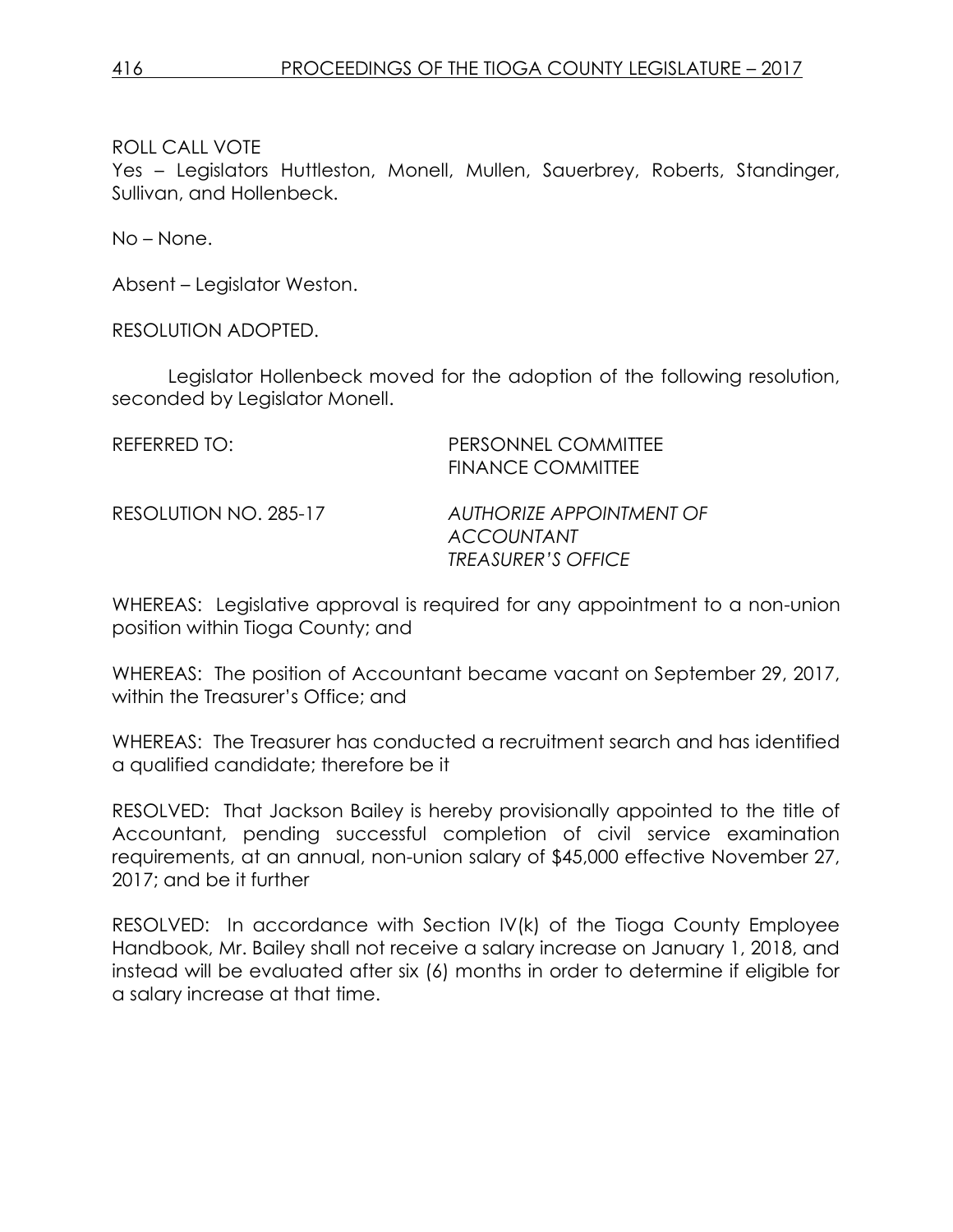Yes – Legislators Huttleston, Monell, Mullen, Sauerbrey, Roberts, Standinger, Sullivan, and Hollenbeck.

No – None.

Absent – Legislator Weston.

RESOLUTION ADOPTED.

Legislator Monell moved for the adoption of the following resolution, seconded by Legislator Sullivan.

| REFERRED TO:          | <b>FINANCE/LEGAL COMMITTEE</b>                                                                                                                                                                                              |
|-----------------------|-----------------------------------------------------------------------------------------------------------------------------------------------------------------------------------------------------------------------------|
| RESOLUTION NO. 286-17 | SUPPORTING SPECIAL LEGISLATION<br>RETROACTIVELY ENROLLING DARYL<br>WILLIAMS IN A NEW YORK STATE RETIREMENT<br>PLAN ESTABLISHED PURSUANT TO SECTION<br>551 AND AUTHORIZING PAYMENT OF<br>ADDITIONAL RETIREMENT CONTRIBUTIONS |

WHEREAS: Tioga Sheriff Deputy Daryl Williams was employed by the Tioga County Sheriff's Department before retiring in 2009; and

WHEREAS: As of 2001 Daryl Williams should have been enrolled in a 25 year retirement plan established under Retirement and Social Security Law Article 14 b section 551 pursuant to the terms of a collective bargaining agreement negotiated between Tioga County and the Tioga County Law Enforcement Union which represented Daryl Williams; and

WHEREAS: Through no fault of his own Daryl Williams was enrolled in a 25 year retirement plan established under Retirement and Social Security Law section 89-p; and

WHEREAS: The 89-p plan does not provide Mr. Williams with the same benefits he would have been entitled had he been enrolled in the correct retirement plan; and

WHEREAS: Daryl Williams may be retroactively enrolled in the correct plan as a result of special New York State legislation with Tioga County agreeing to be responsible for the additional retirement plan contributions which would have been made had he been enrolled in the section 551 plan; and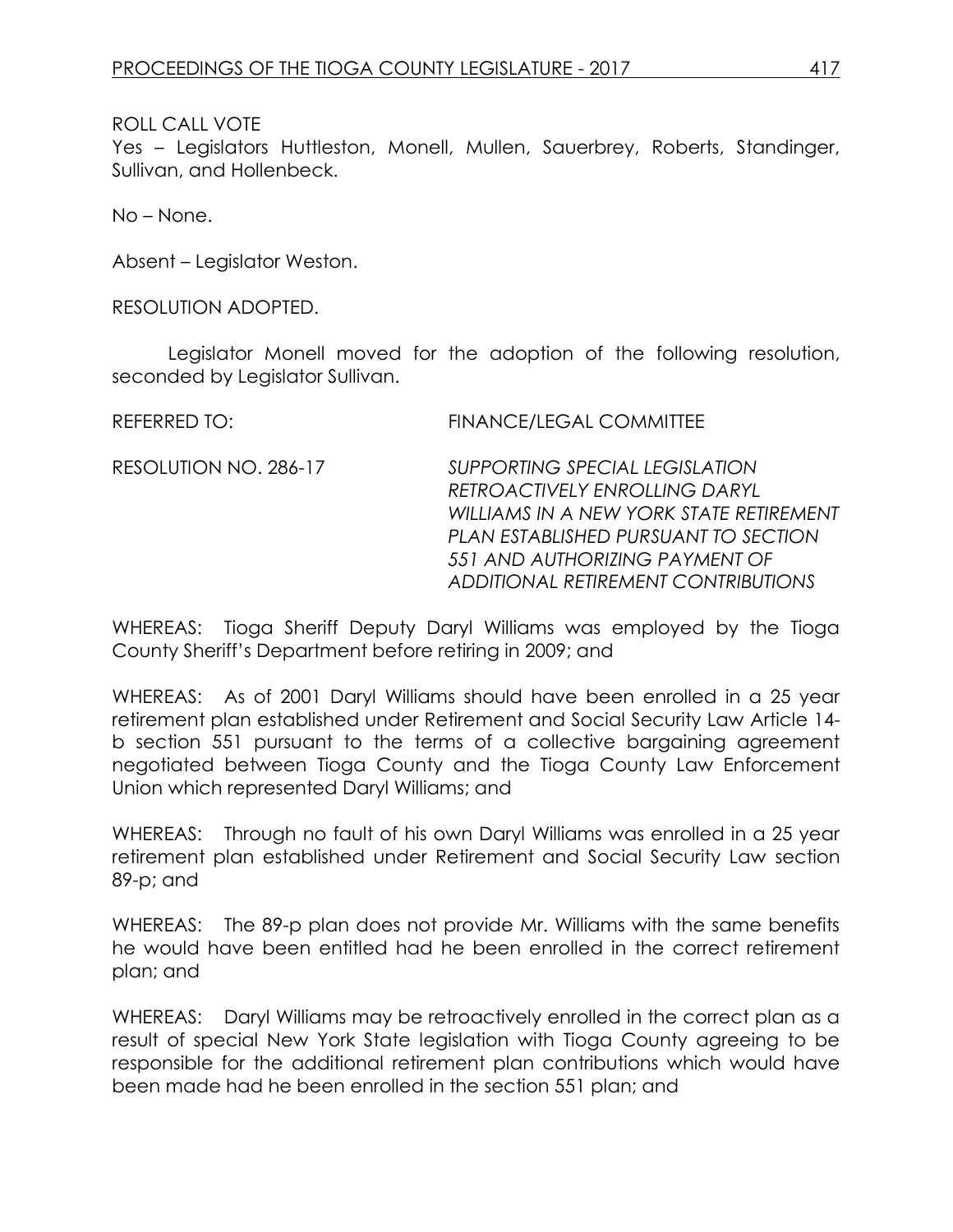# 418 PROCEEDINGS OF THE TIOGA COUNTY LEGISLATURE – 2017

WHEREAS: Tioga County is committed to making the financial contribution which would be required in order to retroactively enroll Daryl Williams in the section 551 retirement plan rather than his current plan; therefore be it

RESOLVED: That Tioga County supports special legislation retroactively enrolling Daryl Williams in a retirement plan pursuant to section 551 and asks that its local representatives in the New York State Assembly and Senate sponsor such legislation; and be it further

RESOLVED: That upon Daryl Williams being approved for enrollment in a section 551 plan, Tioga County is authorized to make such additional contributions for past service credit to the New York State Retirement System as may be required for such retroactive enrollment.

ROLL CALL VOTE

Yes – Legislators Huttleston, Monell, Mullen, Sauerbrey, Roberts, Standinger, Sullivan, and Hollenbeck.

No – None.

Absent – Legislator Weston.

RESOLUTION ADOPTED.

Legislator Monell moved for the adoption of the following resolution, seconded by Legislator Roberts.

REFERRED TO: LEGISLATIVE COMMITTEE

RESOLUTION NO. 287-17 *AUTHORIZING THE CREATION OF A TRAFFIC SAFETY DIVERSION PROGRAM IN THE DISTRICT ATTORNEY'S OFFICE, AUTHORIZING THE SALARY OF THE FIRST ASSISTANT DISTRICT ATTORNEY AND THE THIRD ASSISTANT DISTRICT ATTORNEY AND MAKING APPROPRIATIONS RELATED TO TIOGA COUNTY TRAFFIC SAFETY DIVERSION PROGRAM*

WHEREAS: The District Attorney's Office has made presentations to the Legislature, as well as appropriate Standing committees regarding the inception of a Tioga County Traffic Safety Diversion Program; and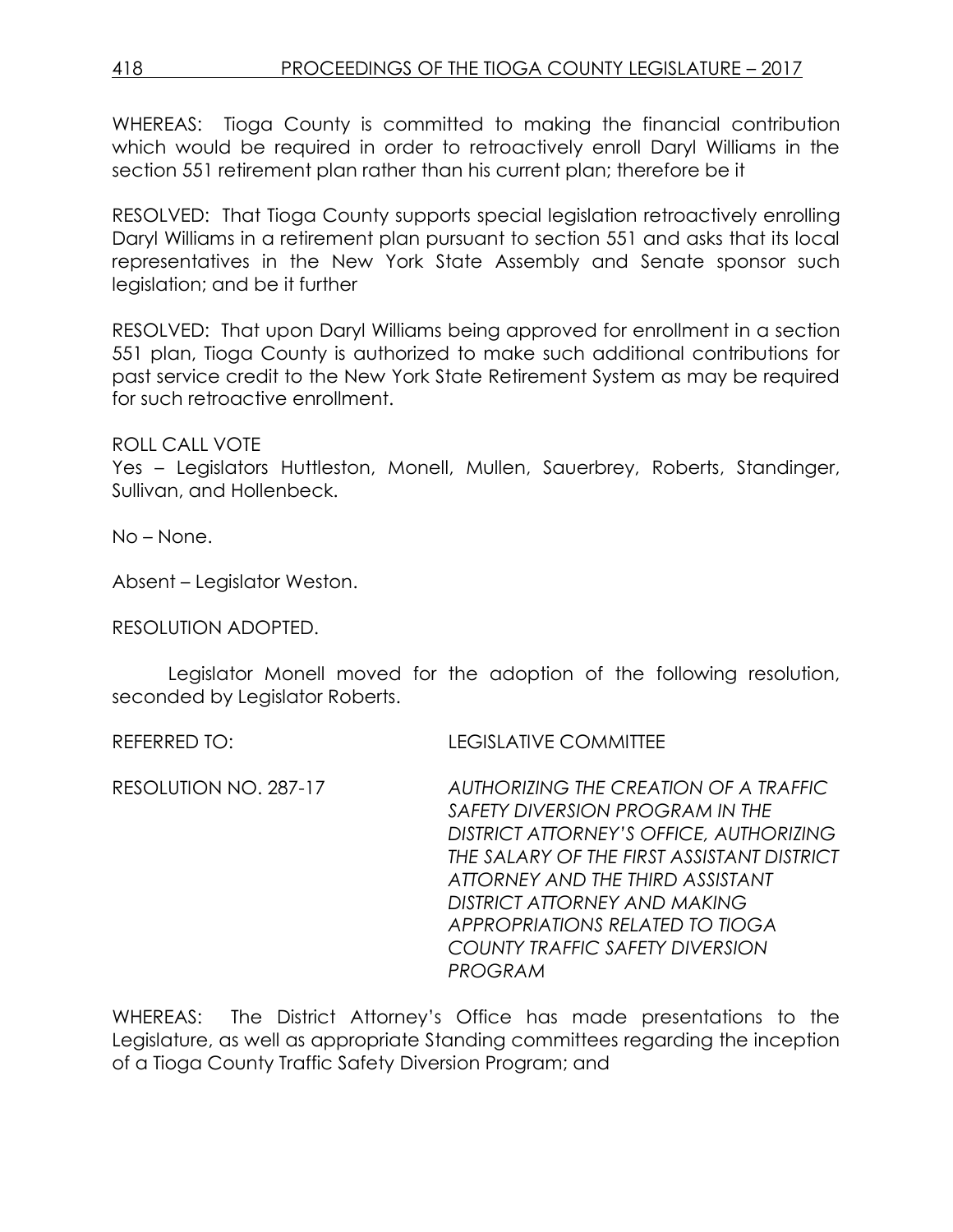WHEREAS: The Tioga County Traffic Safety Diversion Program will be monitored and administered in the District Attorney's Office, which are not among the current duties and responsibilities of the Office and will result in more work for the First Assistant District Attorney and Third Assistant District Attorney and the Office, requiring adjustments to the position salaries to compensate for said additional work and duties; and

WHEREAS: The program is principally intended to serve public safety rather than generate revenue and a portion of the proceeds derived from the program, if any, will be distributed to local justice courts on a periodic basis (e.g., semiannually) to offset expenses resulting from the Traffic Safety Diversion Program with the amount of said disbursements being determined by the District Attorney with the consultation of the County Legislature and with said program being reviewed on an annual basis to assess its effectiveness, disbursements and fee structure; and

WHEREAS: Legislative approval is required to authorize the salary of an appointment to a position designated as non-union; and

WHEREAS: In order to initiate the program, it is necessary that a related budget be established; now therefore be it

RESOLVED: That in order to effectuate the government, protection, order, conduct, safety, health and well-being of persons and property within the County pursuant to Home Rule Law §10, Tioga County establishes a Traffic Safety Diversion Program; and be it further

RESOLVED: That the position of 1st Assistant District Attorney is established at an annual, non-union salary of between \$70,233– 80,233, effective January 2, 2018; and be it further

RESOLVED: That the position of 3<sup>rd</sup> Assistant District Attorney is established as a full time position at an annual, non-union salary of between \$56,876 – 66,876, effective January 2, 2018; and be it further

RESOLVED: That the Tioga County Treasurer be and hereby is authorized to create accounts for the District Attorney's Traffic Safety Diversion Program; and be it further

RESOLVED: That in the event any portion of the program shall be declared unenforceable, the remaining balance of the program shall be in full force and effect.